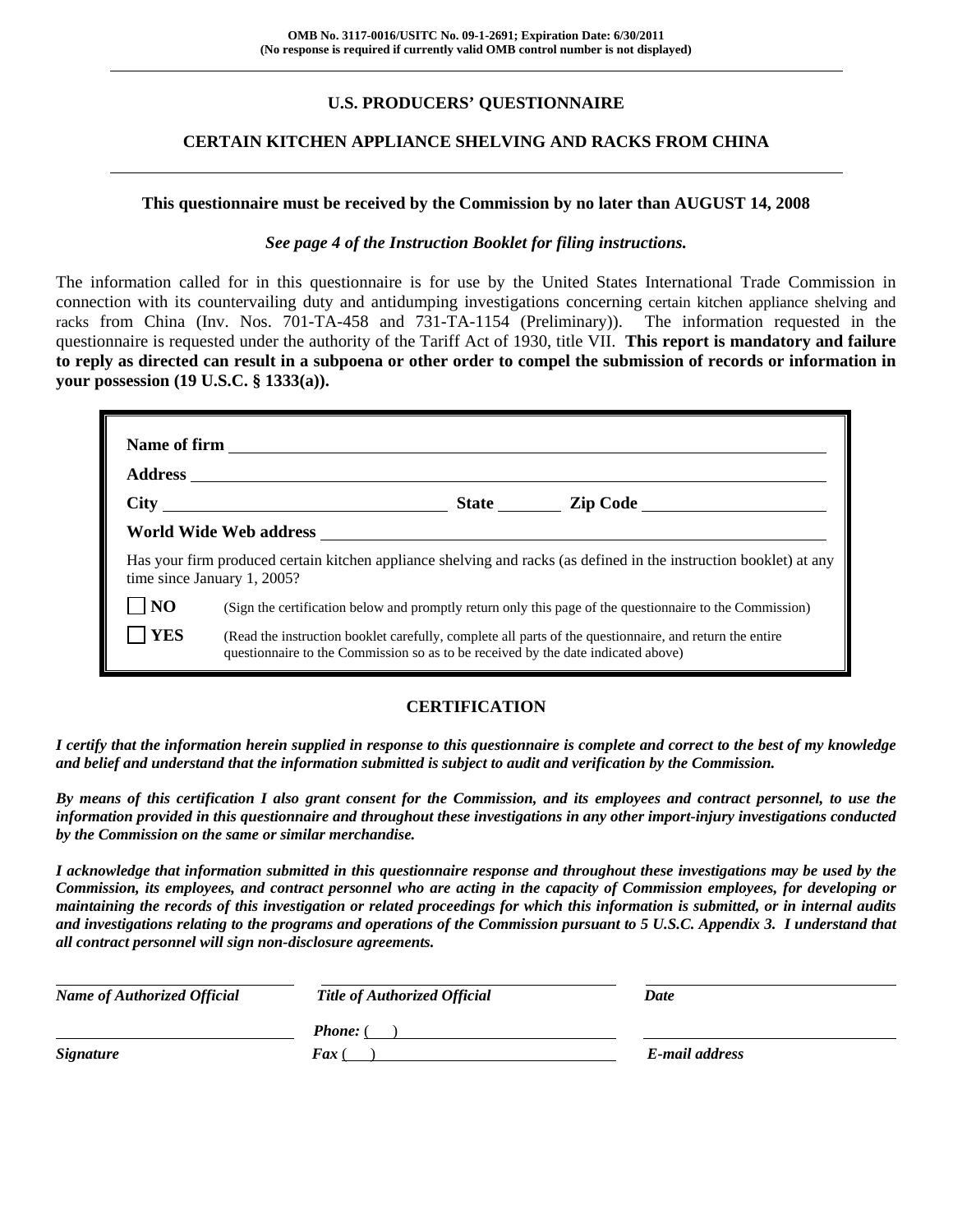## **PART I.—GENERAL INFORMATION**

 $\overline{a}$ 

 $\overline{a}$ 

l

The questions in this questionnaire have been reviewed with market participants to ensure that issues of concern are adequately addressed and that data requests are sufficient, meaningful, and as limited as possible. Public reporting burden for this questionnaire is estimated to average 50 hours per response, including the time for reviewing instructions, searching existing data sources, gathering the data needed, and completing and reviewing the questionnaire. Send comments regarding the accuracy of this burden estimate or any other aspect of this collection of information, including suggestions for reducing the burden, to the Office of Investigations, U.S. International Trade Commission, 500 E Street, SW, Washington, DC 20436.

I-1a. Please report below the actual number of hours required and the cost to your firm of preparing the reply to this questionnaire and completing the form.

**hours** <u>hours</u> dollars

- I-1b. We are interested in any comments you may have for improving this questionnaire in general or the clarity of specific questions. Please attach such comments to your response or send them to the above address.
- I-2. Provide the name and address of establishment(s) covered by this questionnaire (see page 3 of the instruction booklet for reporting guidelines). If your firm is publicly traded, please specify the stock exchange and trading symbol.

 $\overline{a}$ I-3. Do you support or oppose the petition?  $\Box$  Support  $\Box$  Oppose  $\Box$  Take no position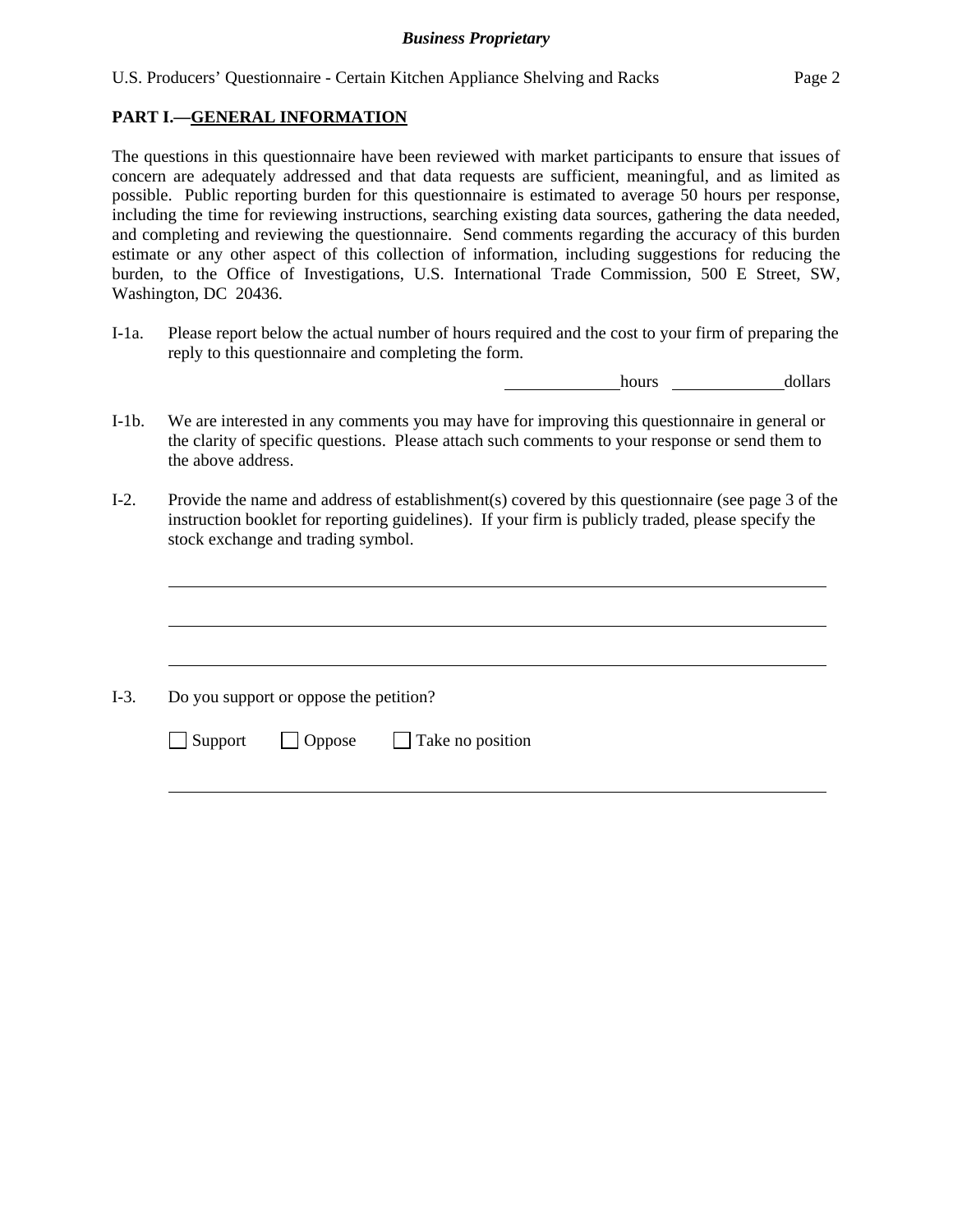|        |                       |                                         | U.S. Producers' Questionnaire - Certain Kitchen Appliance Shelving and Racks                                                                                                                                                                                                            | Page 3                        |
|--------|-----------------------|-----------------------------------------|-----------------------------------------------------------------------------------------------------------------------------------------------------------------------------------------------------------------------------------------------------------------------------------------|-------------------------------|
|        |                       | PART I.--GENERAL INFORMATION--Continued |                                                                                                                                                                                                                                                                                         |                               |
| $I-4.$ |                       |                                         | Is your firm owned, in whole or in part, by any other firm?                                                                                                                                                                                                                             |                               |
|        | $\Box$ No             |                                         | $\Box$ Yes--List the following information                                                                                                                                                                                                                                              |                               |
|        | Firm name             |                                         | <b>Address</b>                                                                                                                                                                                                                                                                          | <b>Extent of</b><br>ownership |
|        |                       |                                         |                                                                                                                                                                                                                                                                                         |                               |
| $I-5.$ | <b>United States?</b> |                                         | Does your firm have any related firms, either domestic or foreign, which are engaged in<br>importing certain kitchen appliance shelving and racks from China into the United States or<br>which are engaged in exporting certain kitchen appliance shelving and racks from China to the |                               |
|        | $\Box$ No             |                                         | $\Box$ Yes--List the following information                                                                                                                                                                                                                                              |                               |
|        | Firm name             |                                         | <b>Address</b>                                                                                                                                                                                                                                                                          | <b>Affiliation</b>            |
| $I-6.$ |                       |                                         | Does your firm have any related firms, either domestic or foreign, which are engaged in the<br>production of certain kitchen appliance shelving and racks?                                                                                                                              |                               |
|        | $\log$                |                                         | Yes--List the following information                                                                                                                                                                                                                                                     |                               |
|        | Firm name             |                                         | <b>Address</b>                                                                                                                                                                                                                                                                          | <b>Affiliation</b>            |
|        |                       |                                         |                                                                                                                                                                                                                                                                                         |                               |
|        |                       |                                         |                                                                                                                                                                                                                                                                                         |                               |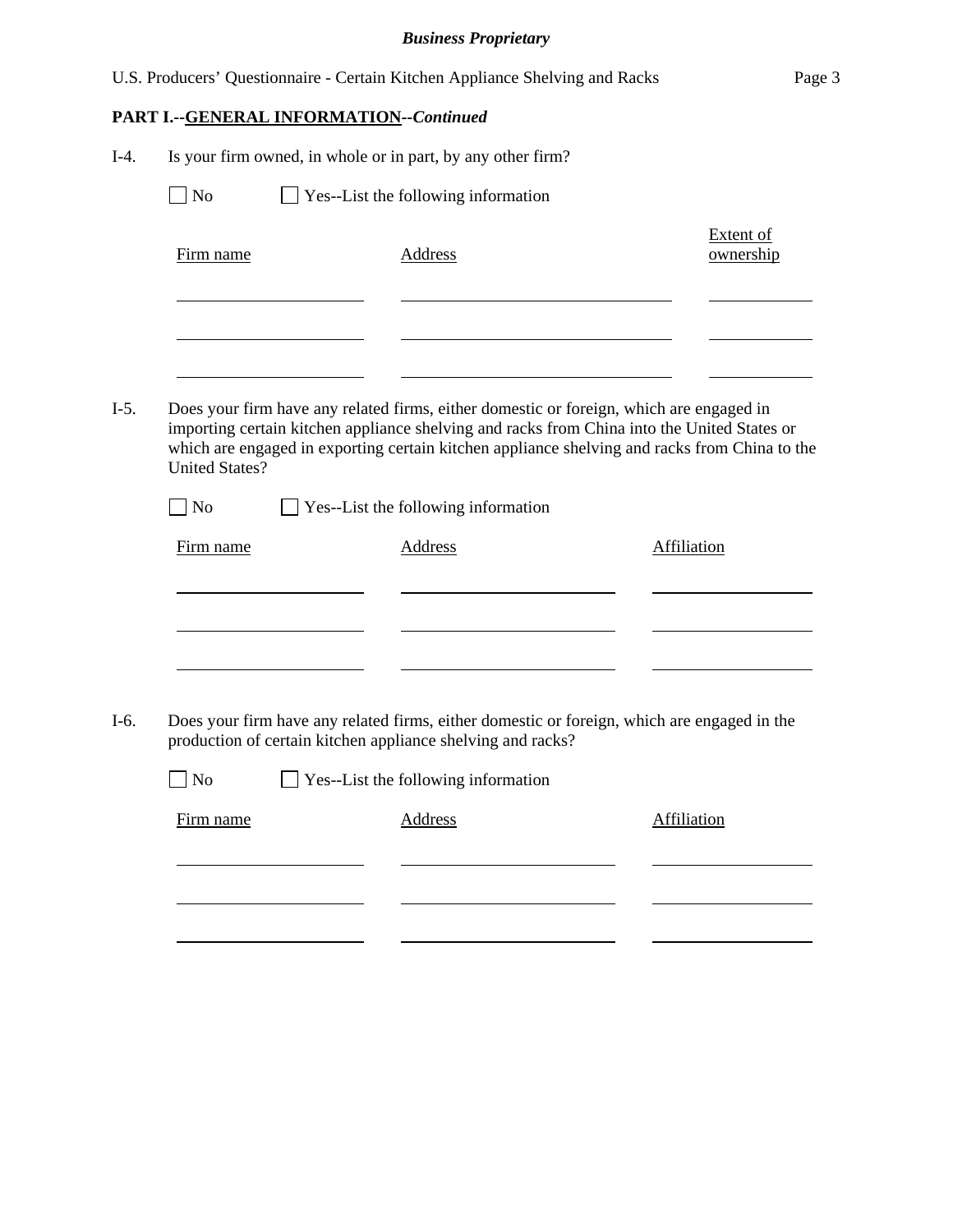## **PART II.--TRADE AND RELATED INFORMATION**

Further information on this part of the questionnaire can be obtained from **Joanna Lo (202-205-1888, joanna.lo@usitc.gov)**. **Supply all data requested on a calendar-year basis**.

II-1. Who should be contacted regarding the requested trade and related information?

Company contact: Name and title  $\frac{1}{2}$ Phone number E-mail address II-2. Has your firm experienced any plant openings, relocations, expansions, acquisitions, consolidations, closures, or prolonged shutdowns because of strikes or equipment failure; curtailment of production because of shortages of materials; or any other change in the character of your operations or organization relating to the production of certain kitchen appliance shelving and racks since January 1, 2005?  $\Box$  No  $\Box$  Yes--Supply details as to the time, nature, and significance of such changes.  $\overline{a}$  $\overline{a}$  $\overline{a}$ II-3. Does your firm produce other products on the same equipment and machinery used in the production of certain kitchen appliance shelving and racks?  $\Box$  No  $\Box$  Yes--List the following information. Basis for allocation of capacity data (*e.g.*, sales): Products produced on same equipment and share of total production in 2007 (in percent): Product Percent Certain kitchen appliance shelving and racks l l l l l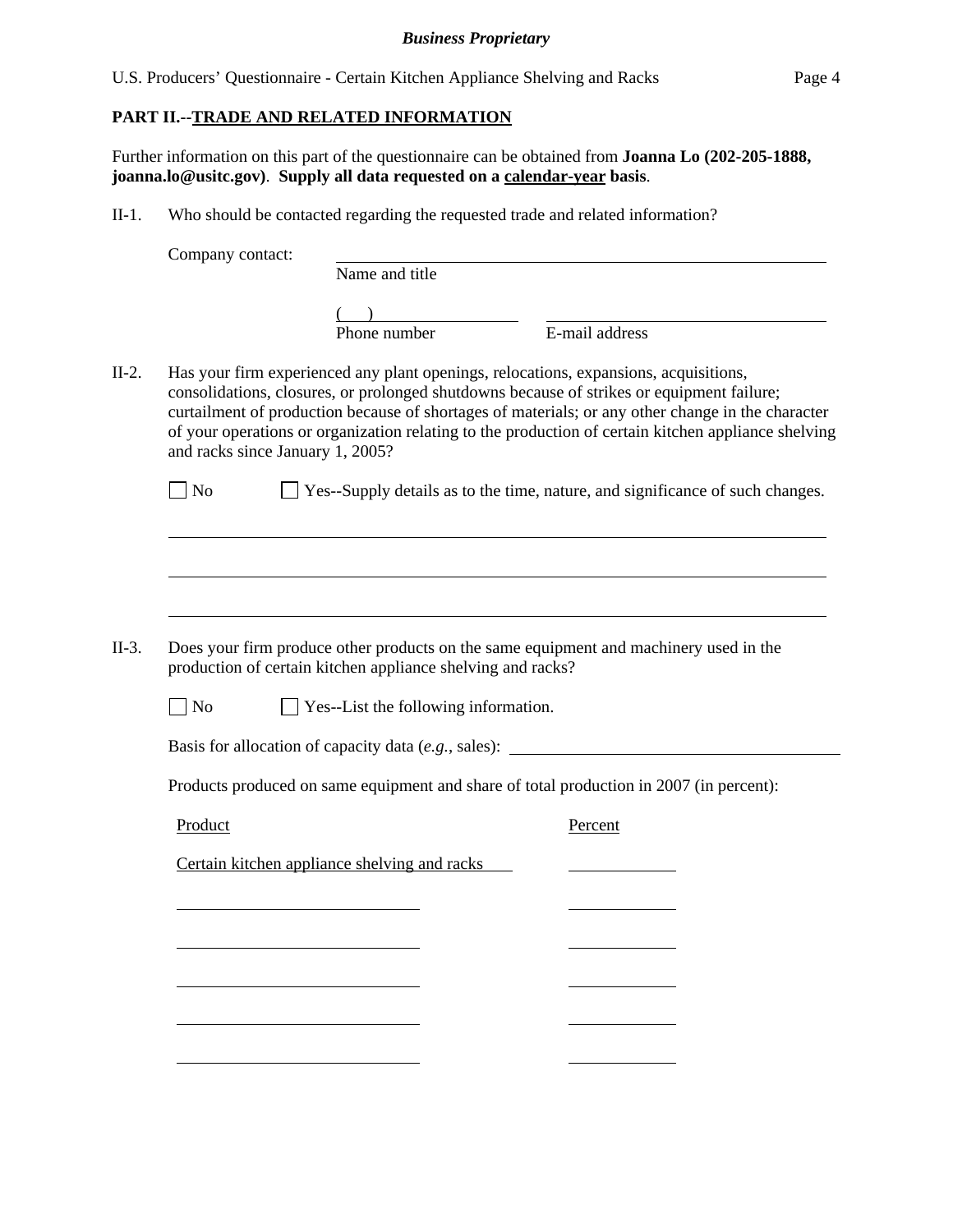|                | Please describe the constraint(s) that set the limit(s) on your production capacity and your ability<br>to shift production capacity between products.                                          |                                            |  |
|----------------|-------------------------------------------------------------------------------------------------------------------------------------------------------------------------------------------------|--------------------------------------------|--|
|                |                                                                                                                                                                                                 |                                            |  |
|                | Does your firm produce other products using the same production and related workers employed<br>to produce certain kitchen appliance shelving and racks?                                        |                                            |  |
| $\Box$ No      | $\Box$ Yes--List the following information.                                                                                                                                                     |                                            |  |
|                | Basis for allocation of capacity data (e.g., sales): ____________________________                                                                                                               |                                            |  |
|                | Products produced using the same workers and share of total production in 2007 (in percent):                                                                                                    |                                            |  |
| Product        |                                                                                                                                                                                                 | Percent                                    |  |
|                | Certain kitchen appliance shelving and racks                                                                                                                                                    |                                            |  |
|                |                                                                                                                                                                                                 |                                            |  |
|                |                                                                                                                                                                                                 |                                            |  |
|                |                                                                                                                                                                                                 |                                            |  |
|                | <u> 1989 - Johann Barn, mars ann an t-Amhain an t-Amhain an t-Amhain an t-Amhain an t-Amhain an t-Amhain an t-Amh</u>                                                                           |                                            |  |
|                |                                                                                                                                                                                                 |                                            |  |
|                | <u> 1989 - Johann Barn, mars an t-Amerikaansk politiker (</u>                                                                                                                                   |                                            |  |
|                |                                                                                                                                                                                                 |                                            |  |
|                | Since January 1, 2005, has your firm been involved in a toll agreement (see definition in the<br>instruction booklet) regarding the production of certain kitchen appliance shelving and racks? |                                            |  |
| N <sub>o</sub> | $\Box$ Yes--Name firm(s):                                                                                                                                                                       |                                            |  |
| (FTZ)?         | Does your firm produce certain kitchen appliance shelving and racks in a foreign trade zone                                                                                                     |                                            |  |
| $\Box$ No      |                                                                                                                                                                                                 | $\text{Yes--Identity FTZ(s):}$             |  |
|                | Since January 1, 2005, has your firm imported certain kitchen appliance shelving and racks?                                                                                                     |                                            |  |
| $\Box$ No      | <b>QUESTIONNAIRE</b>                                                                                                                                                                            | Yes--COMPLETE AND RETURN A U.S. IMPORTERS' |  |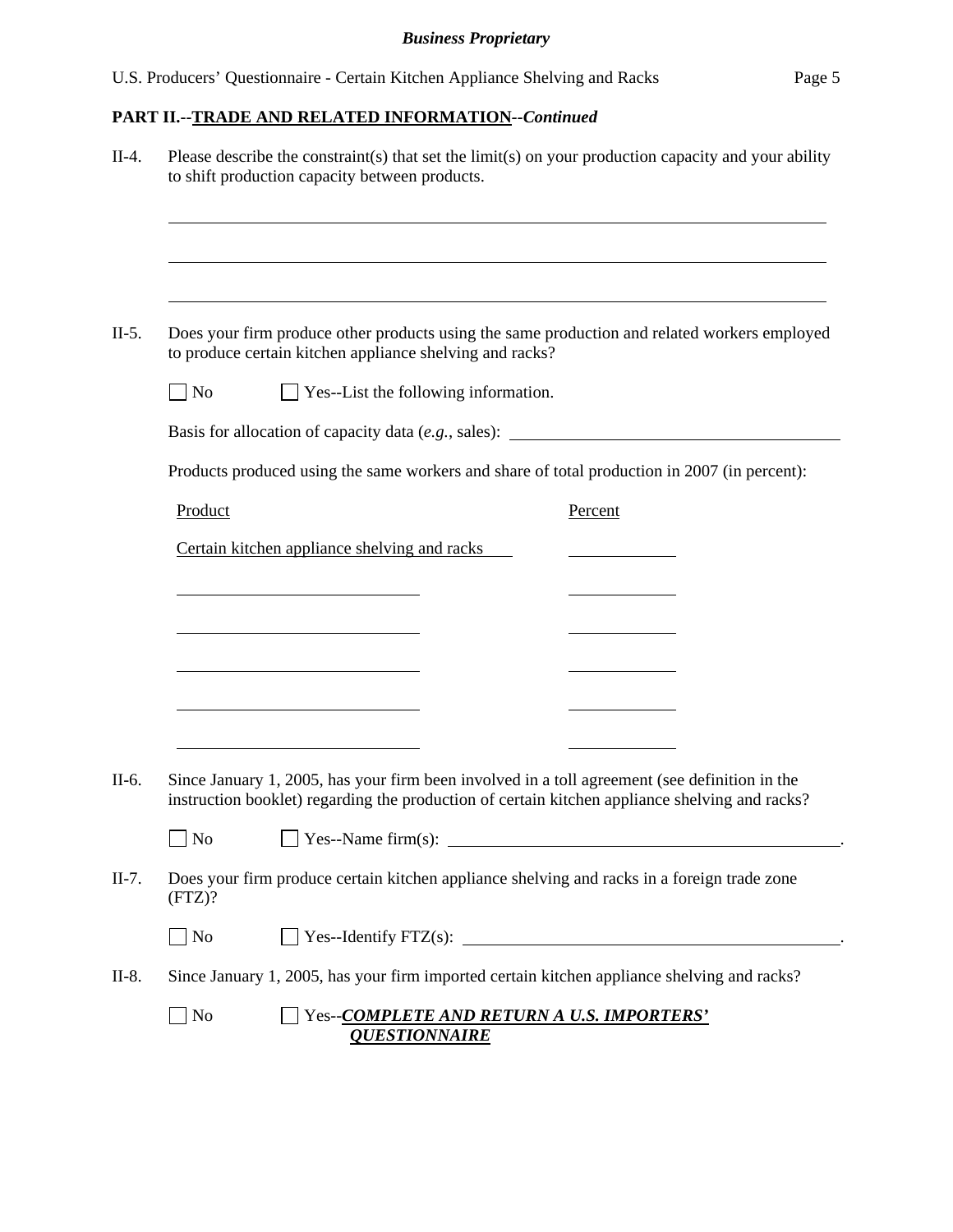II-9. Report your firm's production capacity, production, shipments, inventories, and employment related to the production of **certain refrigeration shelving** in your U.S. establishment(s) during the specified periods. (See definitions in the instruction booklet.)

|                                                                                                                                                                                                                                                                                                                                                             |      | Quantity (in 1,000 units) and value (in \$1,000) |      |      |                 |
|-------------------------------------------------------------------------------------------------------------------------------------------------------------------------------------------------------------------------------------------------------------------------------------------------------------------------------------------------------------|------|--------------------------------------------------|------|------|-----------------|
|                                                                                                                                                                                                                                                                                                                                                             |      | <b>Calendar years</b>                            |      |      | January-June    |
| Item                                                                                                                                                                                                                                                                                                                                                        | 2005 | 2006                                             | 2007 | 2007 | 2008            |
| Average production capacity <sup>1</sup> (quantity)                                                                                                                                                                                                                                                                                                         |      |                                                  |      |      |                 |
| Beginning-of-period inventories (quantity)                                                                                                                                                                                                                                                                                                                  |      |                                                  |      |      |                 |
| <b>Production</b> (quantity)                                                                                                                                                                                                                                                                                                                                |      |                                                  |      |      |                 |
| U.S. shipments:                                                                                                                                                                                                                                                                                                                                             |      |                                                  |      |      |                 |
| <b>Commercial shipments:</b>                                                                                                                                                                                                                                                                                                                                |      |                                                  |      |      |                 |
| Quantity of commercial shipments                                                                                                                                                                                                                                                                                                                            |      |                                                  |      |      |                 |
| Value of commercial shipments                                                                                                                                                                                                                                                                                                                               |      |                                                  |      |      |                 |
| Internal consumption:                                                                                                                                                                                                                                                                                                                                       |      |                                                  |      |      |                 |
| Quantity of internal consumption                                                                                                                                                                                                                                                                                                                            |      |                                                  |      |      |                 |
| Value <sup>2</sup> of internal consumption                                                                                                                                                                                                                                                                                                                  |      |                                                  |      |      |                 |
| <b>Transfers to related firms:</b>                                                                                                                                                                                                                                                                                                                          |      |                                                  |      |      |                 |
| Quantity of transfers                                                                                                                                                                                                                                                                                                                                       |      |                                                  |      |      |                 |
| Value <sup>2</sup> of transfers                                                                                                                                                                                                                                                                                                                             |      |                                                  |      |      |                 |
| Export shipments: <sup>3</sup>                                                                                                                                                                                                                                                                                                                              |      |                                                  |      |      |                 |
| Quantity of export shipments                                                                                                                                                                                                                                                                                                                                |      |                                                  |      |      |                 |
| Value of export shipments                                                                                                                                                                                                                                                                                                                                   |      |                                                  |      |      |                 |
| End-of-period inventories <sup>4</sup> (quantity)                                                                                                                                                                                                                                                                                                           |      |                                                  |      |      |                 |
| <b>Channels of distribution:</b>                                                                                                                                                                                                                                                                                                                            |      |                                                  |      |      |                 |
| U.S. shipments to distributors (quantity)                                                                                                                                                                                                                                                                                                                   |      |                                                  |      |      |                 |
| U.S. shipments to end users (quantity)                                                                                                                                                                                                                                                                                                                      |      |                                                  |      |      |                 |
| <b>Employment data:</b>                                                                                                                                                                                                                                                                                                                                     |      |                                                  |      |      |                 |
| Average number of PRWs (number)                                                                                                                                                                                                                                                                                                                             |      |                                                  |      |      |                 |
| Hours worked by PRWs (1,000 hours)                                                                                                                                                                                                                                                                                                                          |      |                                                  |      |      |                 |
| Wages paid to PRWs (value)                                                                                                                                                                                                                                                                                                                                  |      |                                                  |      |      |                 |
| $1$ The production capacity (see definitions in instruction booklet) reported is based on operating<br>weeks per year. Please describe the methodology used to calculate production capacity, and explain any changes in<br>reported capacity (use additional pages as necessary).                                                                          |      |                                                  |      |      | hours per week, |
| <sup>2</sup> Internal consumption and transfers to related firms must be valued at fair market value. In the event that you use a<br>different basis for valuing these transactions, please specify that basis (e.g., cost, cost plus, etc.) and provide value data<br>using that basis for 2005, 2006, and 2007 below:                                     |      |                                                  |      |      |                 |
| <sup>3</sup> Identify your principal export markets:<br><sup>4</sup> Reconciliation of data.--Please note that the <b>quantities</b> reported above should reconcile as follows: beginning-of-period<br>inventories, plus production, less total shipments, equals end-of-period inventories. Do the data reported reconcile?<br>No--Please explain:<br>Yes |      |                                                  |      |      |                 |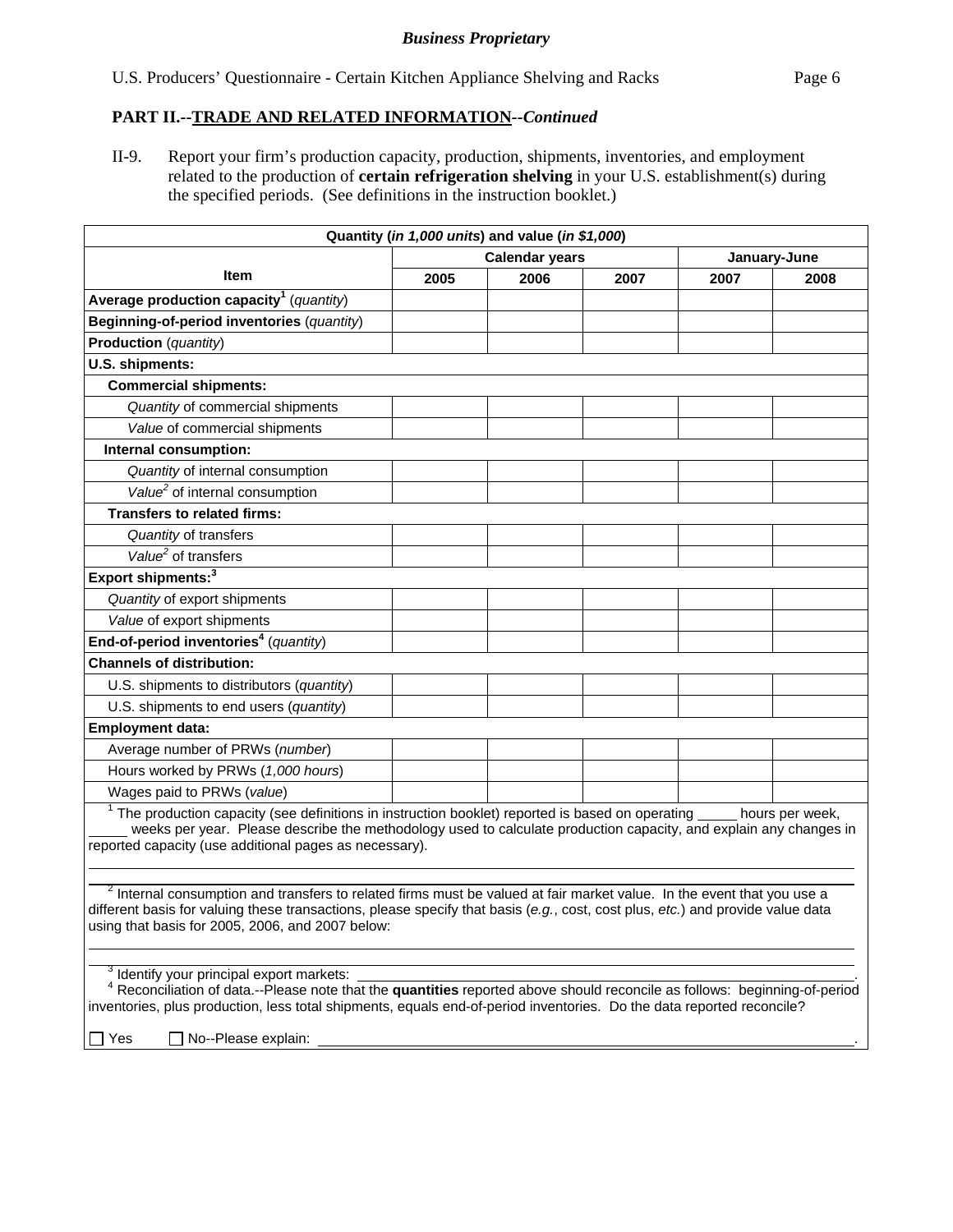II-10. Report your firm's production capacity, production, shipments, inventories, and employment related to the production of **certain oven racks** in your U.S. establishment(s) during the specified periods. (See definitions in the instruction booklet.)

|                                                                                                                                                                                                                                                                                                                         |      | Quantity (in 1,000 units) and value (in \$1,000) |      |      |                 |
|-------------------------------------------------------------------------------------------------------------------------------------------------------------------------------------------------------------------------------------------------------------------------------------------------------------------------|------|--------------------------------------------------|------|------|-----------------|
|                                                                                                                                                                                                                                                                                                                         |      | <b>Calendar years</b>                            |      |      | January-June    |
| Item                                                                                                                                                                                                                                                                                                                    | 2005 | 2006                                             | 2007 | 2007 | 2008            |
| Average production capacity <sup>1</sup> (quantity)                                                                                                                                                                                                                                                                     |      |                                                  |      |      |                 |
| Beginning-of-period inventories (quantity)                                                                                                                                                                                                                                                                              |      |                                                  |      |      |                 |
| Production (quantity)                                                                                                                                                                                                                                                                                                   |      |                                                  |      |      |                 |
| U.S. shipments:                                                                                                                                                                                                                                                                                                         |      |                                                  |      |      |                 |
| <b>Commercial shipments:</b>                                                                                                                                                                                                                                                                                            |      |                                                  |      |      |                 |
| Quantity of commercial shipments                                                                                                                                                                                                                                                                                        |      |                                                  |      |      |                 |
| Value of commercial shipments                                                                                                                                                                                                                                                                                           |      |                                                  |      |      |                 |
| Internal consumption:                                                                                                                                                                                                                                                                                                   |      |                                                  |      |      |                 |
| Quantity of internal consumption                                                                                                                                                                                                                                                                                        |      |                                                  |      |      |                 |
| Value <sup>2</sup> of internal consumption                                                                                                                                                                                                                                                                              |      |                                                  |      |      |                 |
| <b>Transfers to related firms:</b>                                                                                                                                                                                                                                                                                      |      |                                                  |      |      |                 |
| Quantity of transfers                                                                                                                                                                                                                                                                                                   |      |                                                  |      |      |                 |
| Value <sup>2</sup> of transfers                                                                                                                                                                                                                                                                                         |      |                                                  |      |      |                 |
| Export shipments: <sup>3</sup>                                                                                                                                                                                                                                                                                          |      |                                                  |      |      |                 |
| Quantity of export shipments                                                                                                                                                                                                                                                                                            |      |                                                  |      |      |                 |
| Value of export shipments                                                                                                                                                                                                                                                                                               |      |                                                  |      |      |                 |
| End-of-period inventories <sup>4</sup> (quantity)                                                                                                                                                                                                                                                                       |      |                                                  |      |      |                 |
| <b>Channels of distribution:</b>                                                                                                                                                                                                                                                                                        |      |                                                  |      |      |                 |
| U.S. shipments to distributors (quantity)                                                                                                                                                                                                                                                                               |      |                                                  |      |      |                 |
| U.S. shipments to end users (quantity)                                                                                                                                                                                                                                                                                  |      |                                                  |      |      |                 |
| <b>Employment data:</b>                                                                                                                                                                                                                                                                                                 |      |                                                  |      |      |                 |
| Average number of PRWs (number)                                                                                                                                                                                                                                                                                         |      |                                                  |      |      |                 |
| Hours worked by PRWs (1,000 hours)                                                                                                                                                                                                                                                                                      |      |                                                  |      |      |                 |
| Wages paid to PRWs (value)                                                                                                                                                                                                                                                                                              |      |                                                  |      |      |                 |
| $1$ The production capacity (see definitions in instruction booklet) reported is based on operating $\frac{1}{2}$<br>weeks per year. Please describe the methodology used to calculate production capacity, and explain any changes in<br>reported capacity (use additional pages as necessary).                        |      |                                                  |      |      | hours per week, |
| <sup>2</sup> Internal consumption and transfers to related firms must be valued at fair market value. In the event that you use a<br>different basis for valuing these transactions, please specify that basis (e.g., cost, cost plus, etc.) and provide value data<br>using that basis for 2005, 2006, and 2007 below: |      |                                                  |      |      |                 |
| <sup>3</sup> Identify your principal export markets:<br><sup>4</sup> Reconciliation of data.--Please note that the quantities reported above should reconcile as follows: beginning-of-period<br>inventories, plus production, less total shipments, equals end-of-period inventories. Do the data reported reconcile?  |      |                                                  |      |      |                 |

 $\Box$  Yes  $\Box$  No--Please explain: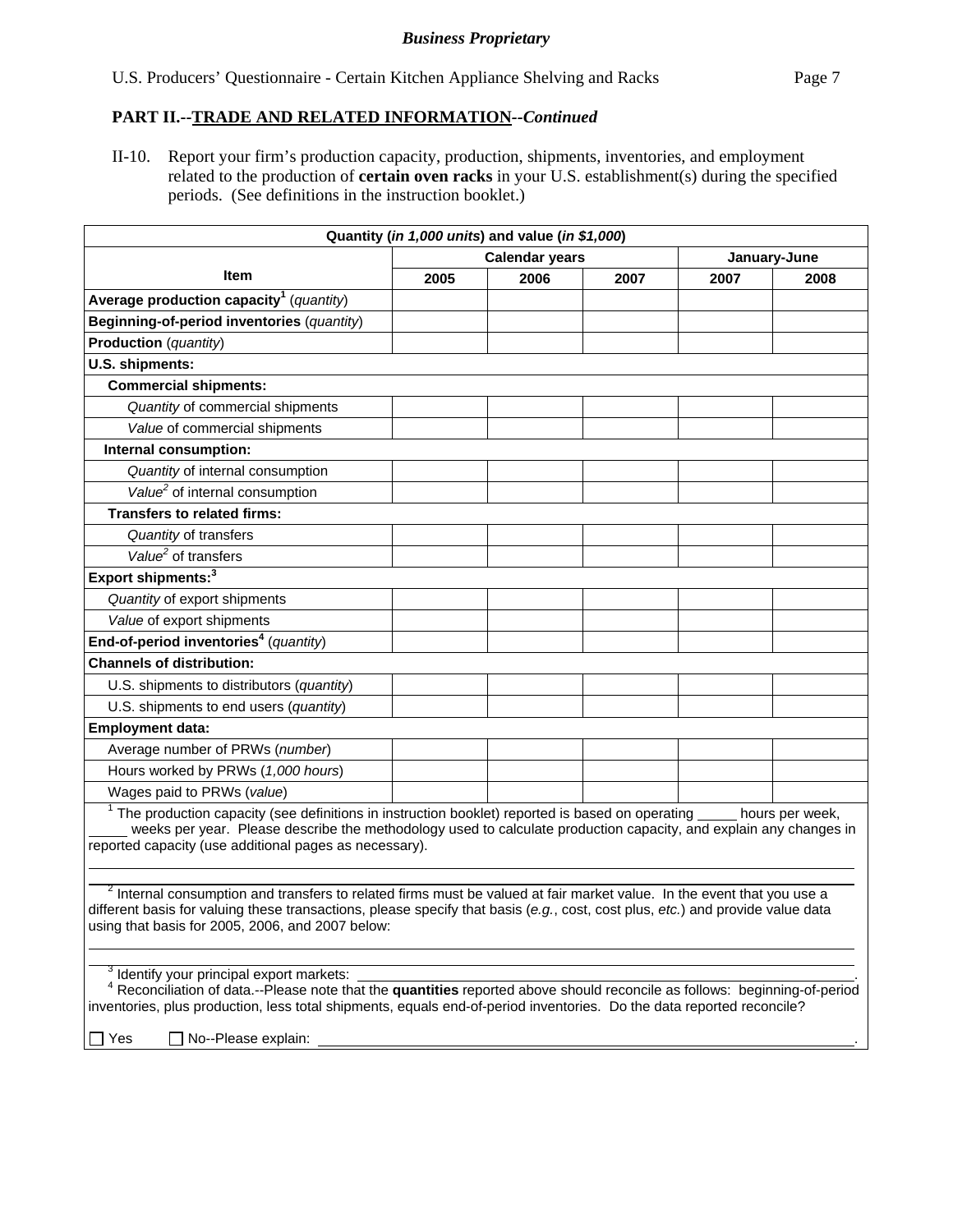II-11. Report your firm's production capacity, production, shipments, inventories, and employment related to the production of **certain kitchen appliance shelving and racks** in your U.S. establishment(s) during the specified periods. (See definitions in the instruction booklet.) **The data reported in this table should total the combined data reported in tables II-9 and II-10.** 

|                                                                                                                                                                                                                                                                                                    |      | Quantity (in 1,000 units) and value (in \$1,000) |      |      |              |
|----------------------------------------------------------------------------------------------------------------------------------------------------------------------------------------------------------------------------------------------------------------------------------------------------|------|--------------------------------------------------|------|------|--------------|
|                                                                                                                                                                                                                                                                                                    |      | <b>Calendar years</b>                            |      |      | January-June |
| <b>Item</b>                                                                                                                                                                                                                                                                                        | 2005 | 2006                                             | 2007 | 2007 | 2008         |
| Average production capacity <sup>1</sup> (quantity)                                                                                                                                                                                                                                                |      |                                                  |      |      |              |
| Beginning-of-period inventories (quantity)                                                                                                                                                                                                                                                         |      |                                                  |      |      |              |
| Production (quantity)                                                                                                                                                                                                                                                                              |      |                                                  |      |      |              |
| U.S. shipments:                                                                                                                                                                                                                                                                                    |      |                                                  |      |      |              |
| <b>Commercial shipments:</b>                                                                                                                                                                                                                                                                       |      |                                                  |      |      |              |
| Quantity of commercial shipments                                                                                                                                                                                                                                                                   |      |                                                  |      |      |              |
| Value of commercial shipments                                                                                                                                                                                                                                                                      |      |                                                  |      |      |              |
| Internal consumption:                                                                                                                                                                                                                                                                              |      |                                                  |      |      |              |
| Quantity of internal consumption                                                                                                                                                                                                                                                                   |      |                                                  |      |      |              |
| Value <sup>2</sup> of internal consumption                                                                                                                                                                                                                                                         |      |                                                  |      |      |              |
| <b>Transfers to related firms:</b>                                                                                                                                                                                                                                                                 |      |                                                  |      |      |              |
| Quantity of transfers                                                                                                                                                                                                                                                                              |      |                                                  |      |      |              |
| Value <sup>2</sup> of transfers                                                                                                                                                                                                                                                                    |      |                                                  |      |      |              |
| Export shipments: <sup>3</sup>                                                                                                                                                                                                                                                                     |      |                                                  |      |      |              |
| Quantity of export shipments                                                                                                                                                                                                                                                                       |      |                                                  |      |      |              |
| Value of export shipments                                                                                                                                                                                                                                                                          |      |                                                  |      |      |              |
| End-of-period inventories <sup>4</sup> (quantity)                                                                                                                                                                                                                                                  |      |                                                  |      |      |              |
| <b>Channels of distribution:</b>                                                                                                                                                                                                                                                                   |      |                                                  |      |      |              |
| U.S. shipments to distributors (quantity)                                                                                                                                                                                                                                                          |      |                                                  |      |      |              |
| U.S. shipments to end users (quantity)                                                                                                                                                                                                                                                             |      |                                                  |      |      |              |
| <b>Employment data:</b>                                                                                                                                                                                                                                                                            |      |                                                  |      |      |              |
| Average number of PRWs (number)                                                                                                                                                                                                                                                                    |      |                                                  |      |      |              |
| Hours worked by PRWs (1,000 hours)                                                                                                                                                                                                                                                                 |      |                                                  |      |      |              |
| Wages paid to PRWs (value)                                                                                                                                                                                                                                                                         |      |                                                  |      |      |              |
| $1$ The production capacity (see definitions in instruction booklet) reported is based on operating hours per week,<br>weeks per year. Please describe the methodology used to calculate production capacity, and explain any changes in<br>reported capacity (use additional pages as necessary). |      |                                                  |      |      |              |

 $\overline{a}$ <sup>2</sup> Internal consumption and transfers to related firms must be valued at fair market value. In the event that you use a different basis for valuing these transactions, please specify that basis (*e.g.*, cost, cost plus, *etc.*) and provide value data using that basis for 2005, 2006, and 2007 below:

<sup>3</sup> Identify your principal export markets: Identify your principal export markets: .

 <sup>4</sup> Reconciliation of data.--Please note that the **quantities** reported above should reconcile as follows: beginning-of-period inventories, plus production, less total shipments, equals end-of-period inventories. Do the data reported reconcile?

 $\Box$  Yes  $\Box$  No--Please explain:

  $\overline{a}$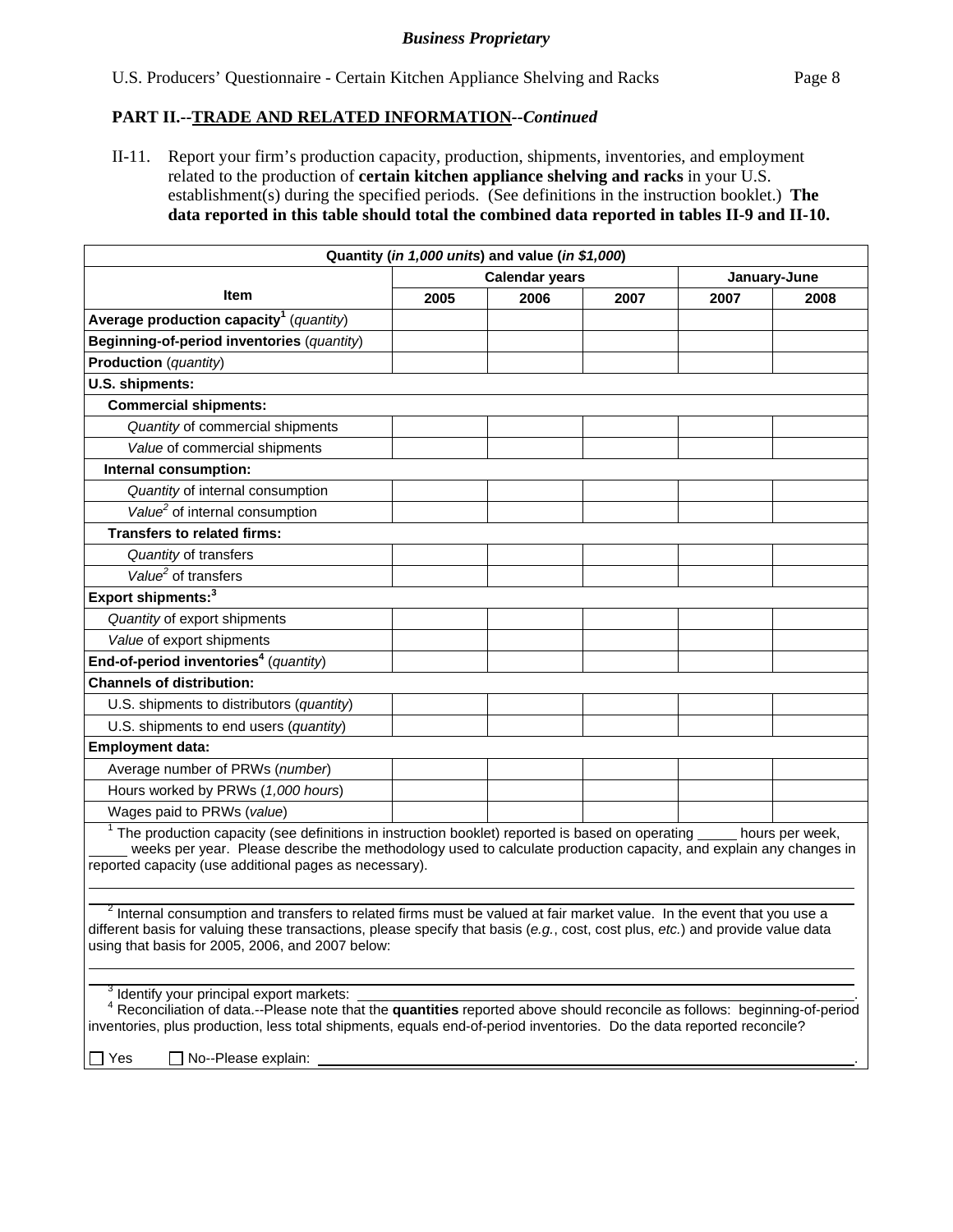| $II-12.$  | If you reported transfers to related firms in questions II-9, II-10, or II-11, please indicate the<br>nature of the relationship between your firm and the related firms $(e.g.,$ joint venture, wholly<br>owned subsidiary), whether the transfers were priced at market value or by a non-market formula,<br>whether your firm retained marketing rights to all transfers, and whether the related firms also<br>processed inputs from sources other than your firm. |      |                                                                          |      |      |              |
|-----------|------------------------------------------------------------------------------------------------------------------------------------------------------------------------------------------------------------------------------------------------------------------------------------------------------------------------------------------------------------------------------------------------------------------------------------------------------------------------|------|--------------------------------------------------------------------------|------|------|--------------|
| $II-13$ . | Other than direct imports, has your firm otherwise purchased certain refrigeration shelving<br>since January 1, 2005? (See definitions in the instruction booklet.)                                                                                                                                                                                                                                                                                                    |      |                                                                          |      |      |              |
|           | $\exists$ No                                                                                                                                                                                                                                                                                                                                                                                                                                                           |      | Yes--Report such purchases below for the specified periods. <sup>1</sup> |      |      |              |
|           |                                                                                                                                                                                                                                                                                                                                                                                                                                                                        |      | (Quantity in 1,000 units, value in \$1,000)                              |      |      |              |
|           |                                                                                                                                                                                                                                                                                                                                                                                                                                                                        |      | <b>Calendar years</b>                                                    |      |      | January-June |
|           | Item                                                                                                                                                                                                                                                                                                                                                                                                                                                                   | 2005 | 2006                                                                     | 2007 | 2007 | 2008         |
| China:    | PURCHASES FROM U.S. IMPORTERS <sup>2</sup> OF CERTAIN REFRIGERATION SHELVING FROM--                                                                                                                                                                                                                                                                                                                                                                                    |      |                                                                          |      |      |              |
|           | Quantity                                                                                                                                                                                                                                                                                                                                                                                                                                                               |      |                                                                          |      |      |              |
|           | Value                                                                                                                                                                                                                                                                                                                                                                                                                                                                  |      |                                                                          |      |      |              |
|           | All other countries:                                                                                                                                                                                                                                                                                                                                                                                                                                                   |      |                                                                          |      |      |              |
|           | Quantity                                                                                                                                                                                                                                                                                                                                                                                                                                                               |      |                                                                          |      |      |              |
|           | Value                                                                                                                                                                                                                                                                                                                                                                                                                                                                  |      |                                                                          |      |      |              |
|           | PURCHASES OF CERTAIN REFRIGERATION SHELVING FROM DOMESTIC PRODUCERS: <sup>2</sup>                                                                                                                                                                                                                                                                                                                                                                                      |      |                                                                          |      |      |              |
|           | Quantity                                                                                                                                                                                                                                                                                                                                                                                                                                                               |      |                                                                          |      |      |              |
| Value     |                                                                                                                                                                                                                                                                                                                                                                                                                                                                        |      |                                                                          |      |      |              |
|           | PURCHASES OF CERTAIN REFRIGERATION SHELVING FROM OTHER SOURCES: <sup>2</sup>                                                                                                                                                                                                                                                                                                                                                                                           |      |                                                                          |      |      |              |
|           | Quantity                                                                                                                                                                                                                                                                                                                                                                                                                                                               |      |                                                                          |      |      |              |
| Value     |                                                                                                                                                                                                                                                                                                                                                                                                                                                                        |      |                                                                          |      |      |              |
|           | Please indicate your reasons for purchasing this product. If your reasons differ by source, please elaborate.                                                                                                                                                                                                                                                                                                                                                          |      |                                                                          |      |      |              |
|           | $2$ Please list the name of the firm(s) from which you purchased this product. If your suppliers differ by source,<br>please identify the source for each listed supplier.                                                                                                                                                                                                                                                                                             |      |                                                                          |      |      |              |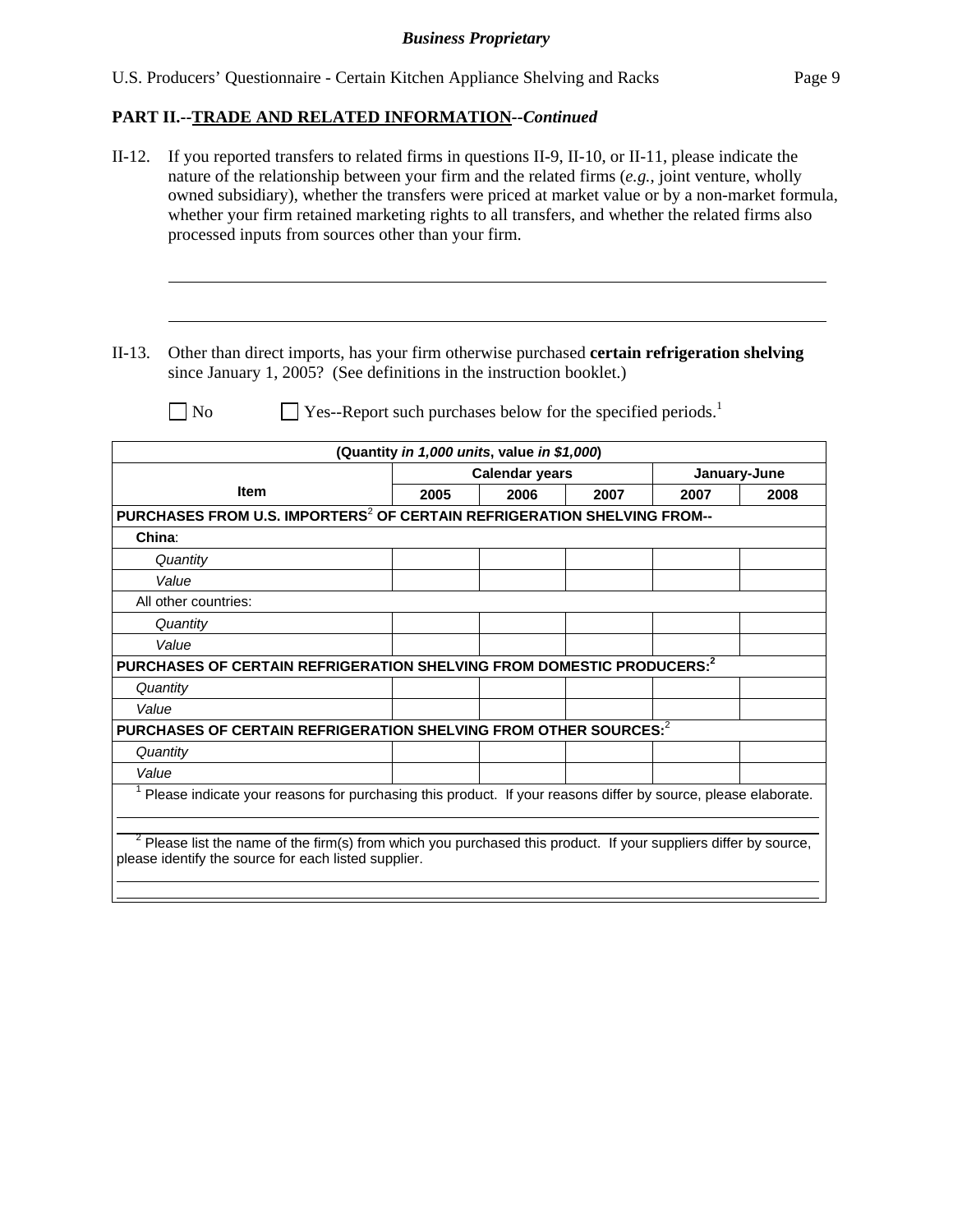#### *Business Proprietary*

## **PART II.--TRADE AND RELATED INFORMATION***--Continued*

II-14. Other than direct imports, has your firm otherwise purchased **certain oven racks** since January 1, 2005? (See definitions in the instruction booklet.)

 $\Box$  No  $\Box$  Yes--Report such purchases below for the specified periods.<sup>1</sup>

|                                                                                                                |      | (Quantity in 1,000 units, value in \$1,000) |      |              |      |
|----------------------------------------------------------------------------------------------------------------|------|---------------------------------------------|------|--------------|------|
|                                                                                                                |      | <b>Calendar years</b>                       |      | January-June |      |
| <b>Item</b>                                                                                                    | 2005 | 2006                                        | 2007 | 2007         | 2008 |
| PURCHASES FROM U.S. IMPORTERS <sup>2</sup> OF CERTAIN OVEN RACKS FROM--                                        |      |                                             |      |              |      |
| China:                                                                                                         |      |                                             |      |              |      |
| Quantity                                                                                                       |      |                                             |      |              |      |
| Value                                                                                                          |      |                                             |      |              |      |
| All other countries:                                                                                           |      |                                             |      |              |      |
| Quantity                                                                                                       |      |                                             |      |              |      |
| Value                                                                                                          |      |                                             |      |              |      |
| PURCHASES OF CERTAIN OVEN RACKS FROM DOMESTIC PRODUCERS: <sup>2</sup>                                          |      |                                             |      |              |      |
| Quantity                                                                                                       |      |                                             |      |              |      |
| Value                                                                                                          |      |                                             |      |              |      |
| PURCHASES OF CERTAIN OVEN RACKS FROM OTHER SOURCES: <sup>2</sup>                                               |      |                                             |      |              |      |
| Quantity                                                                                                       |      |                                             |      |              |      |
| Value                                                                                                          |      |                                             |      |              |      |
| Please indicate your reasons for purchasing this product. If your reasons differ by source, please elaborate.  |      |                                             |      |              |      |
|                                                                                                                |      |                                             |      |              |      |
| Please list the name of the firm(s) from which you purchased this product. If your suppliers differ by source, |      |                                             |      |              |      |
| please identify the source for each listed supplier.                                                           |      |                                             |      |              |      |
|                                                                                                                |      |                                             |      |              |      |
|                                                                                                                |      |                                             |      |              |      |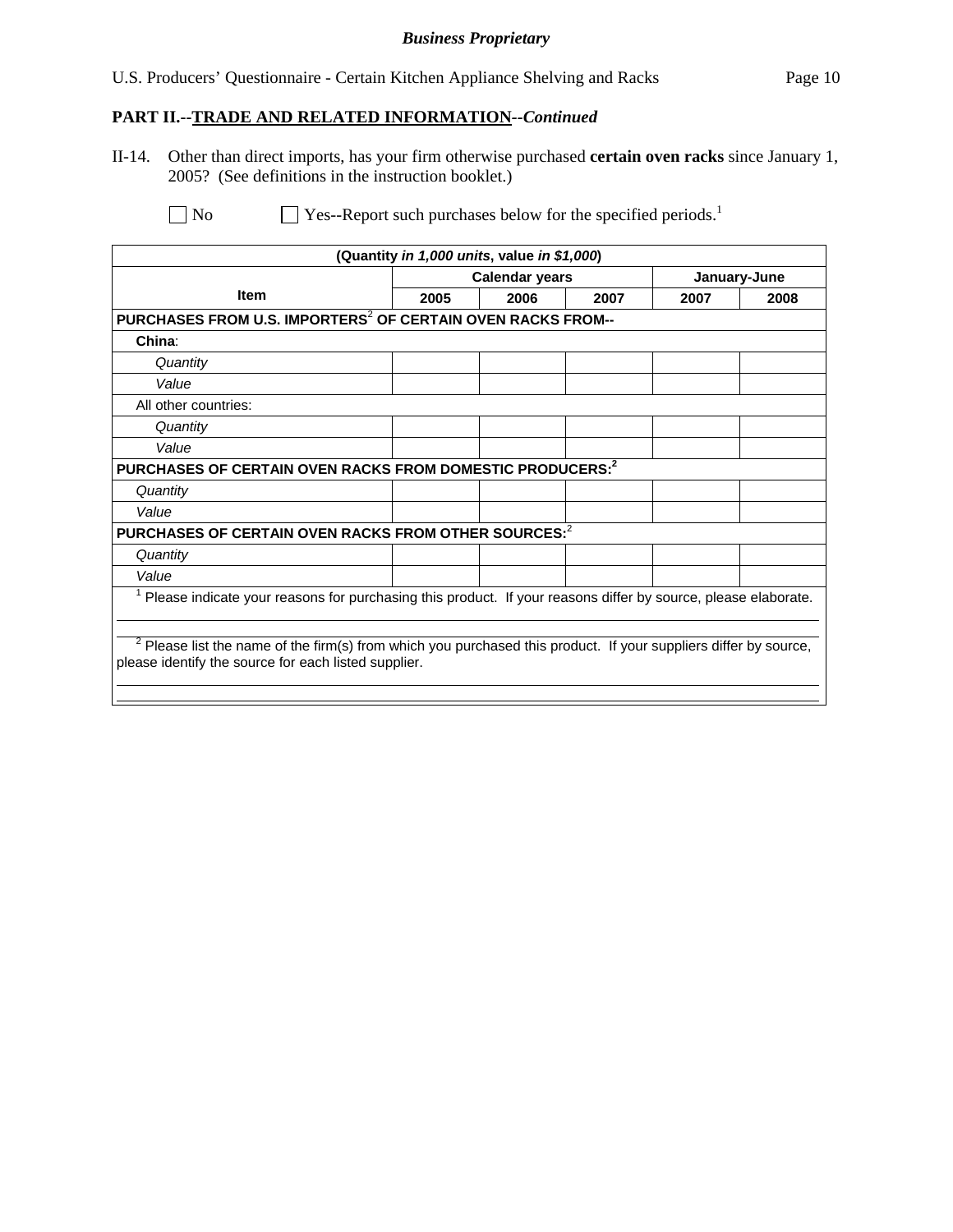#### *Business Proprietary*

#### **PART II.--TRADE AND RELATED INFORMATION***--Continued*

II-15. Other than direct imports, has your firm otherwise purchased **certain kitchen appliance shelving and racks** since January 1, 2005? (See definitions in the instruction booklet.) **The data reported in this table should total the combined data reported in tables II-13 and II-14.**

 $\Box$  No  $\Box$  Yes--Report such purchases below for the specified periods.<sup>1</sup>

|                                                                                                                                                                            | (Quantity in 1,000 units, value in \$1,000) |                       |      |      |              |
|----------------------------------------------------------------------------------------------------------------------------------------------------------------------------|---------------------------------------------|-----------------------|------|------|--------------|
|                                                                                                                                                                            |                                             | <b>Calendar years</b> |      |      | January-June |
| <b>Item</b>                                                                                                                                                                | 2005                                        | 2006                  | 2007 | 2007 | 2008         |
| PURCHASES FROM U.S. IMPORTERS <sup>2</sup> OF CERTAIN KITCHEN APPLICANCE SHELVING AND RACKS<br><b>FROM--</b>                                                               |                                             |                       |      |      |              |
| China:                                                                                                                                                                     |                                             |                       |      |      |              |
| Quantity                                                                                                                                                                   |                                             |                       |      |      |              |
| Value                                                                                                                                                                      |                                             |                       |      |      |              |
| All other countries:                                                                                                                                                       |                                             |                       |      |      |              |
| Quantity                                                                                                                                                                   |                                             |                       |      |      |              |
| Value                                                                                                                                                                      |                                             |                       |      |      |              |
| PURCHASES OF CERTAIN KITCHEN APPLICANCE SHELVING AND RACKS FROM DOMESTIC<br>PRODUCERS:2                                                                                    |                                             |                       |      |      |              |
| Quantity                                                                                                                                                                   |                                             |                       |      |      |              |
| Value                                                                                                                                                                      |                                             |                       |      |      |              |
| PURCHASES OF CERTAIN KITCHEN APPLICANCE SHELVING AND RACKS FROM OTHER SOURCES: <sup>2</sup>                                                                                |                                             |                       |      |      |              |
| Quantity                                                                                                                                                                   |                                             |                       |      |      |              |
| Value                                                                                                                                                                      |                                             |                       |      |      |              |
| Please indicate your reasons for purchasing this product. If your reasons differ by source, please elaborate.                                                              |                                             |                       |      |      |              |
| $2$ Please list the name of the firm(s) from which you purchased this product. If your suppliers differ by source,<br>please identify the source for each listed supplier. |                                             |                       |      |      |              |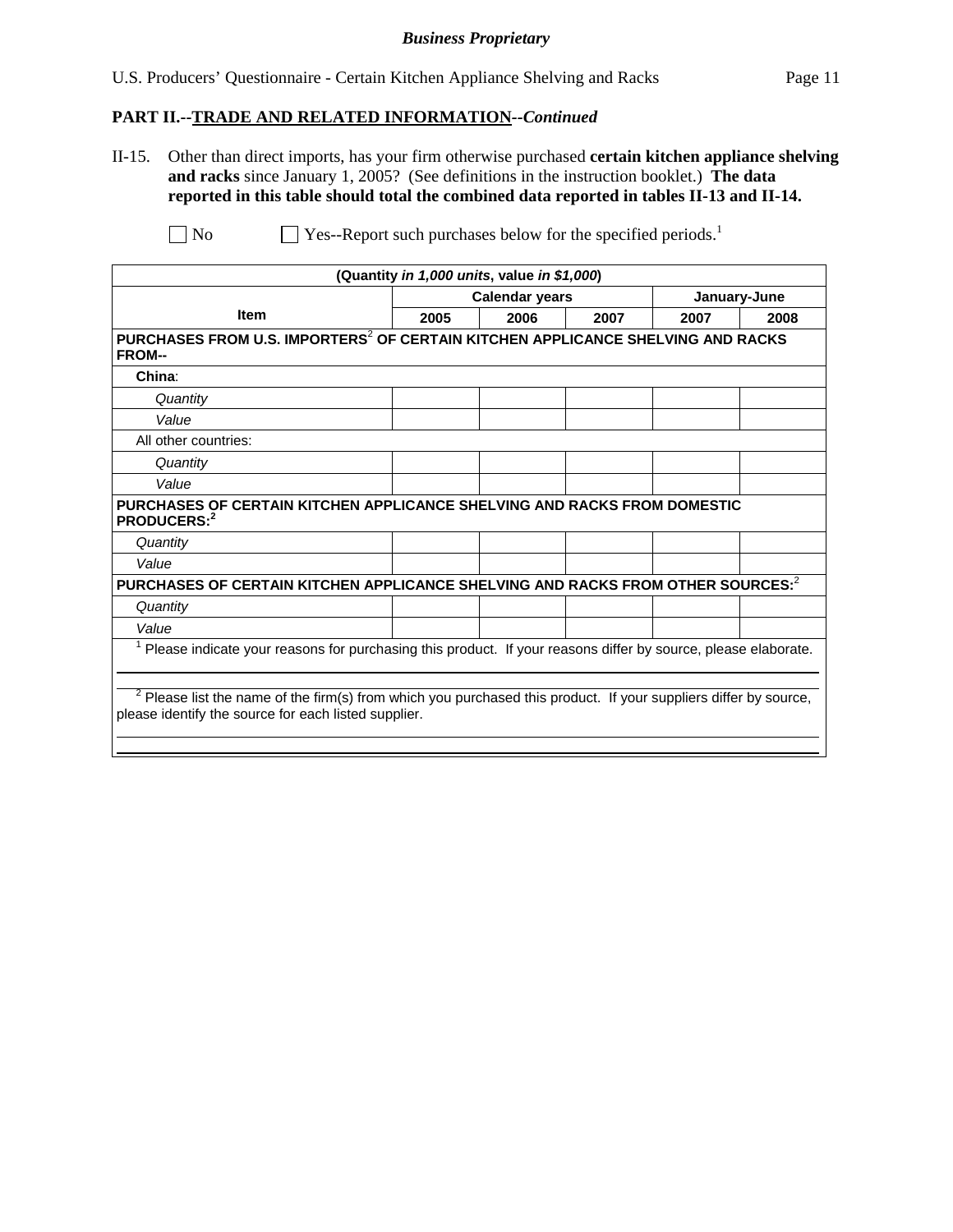U.S. Producers' Questionnaire - Certain Kitchen Appliance Shelving and Racks Page 12

## **PART II.--TRADE AND RELATED INFORMATION**

Address questions on this part of the questionnaire to **Justin Jee (202-205-3186, justin.jee@usitc.gov)**.

III-1. Who should be contacted regarding the requested financial information?

Company contact:

 $\overline{a}$ 

 $\overline{a}$ 

| -- | Name and title             |                |  |
|----|----------------------------|----------------|--|
|    | Phone number<br>Fax number | E-mail address |  |

III-2. Briefly describe your financial accounting system.

- A. When does your fiscal year end (month and day)? If your fiscal year changed during the period examined, explain below:
- B.1. Describe the lowest level of operations (e.g., plant, division, company-wide) for which financial statements are prepared that include subject merchandise:
	- 2. Does your firm prepare profit/loss statements for the subject merchandise:  $\Box$  Yes  $\Box$  No 3. How often did your firm (or parent company) prepare financial statements
	- (including annual reports, 10Ks)? Please check relevant items below.  $\Box$  Audited,  $\Box$  unaudited,  $\Box$  annual reports,  $\Box$  10Ks,  $\Box$  10 Os, Monthly, quarterly, semi-annually, annually 4. Accounting basis:  $\Box$  GAAP,  $\Box$  cash,  $\Box$  tax, or  $\Box$  other comprehensive (specify)

*Note: The Commission may request that your company submit copies of its financial statements, including internal profit-and-loss statements for the division or product group that includes certain kitchen appliance shelving and racks, as well as those statements and worksheets used to compile data for your firm's questionnaire response.* 

III-3. Briefly describe your cost accounting system (*e.g.*, standard cost, job order cost, *etc.*).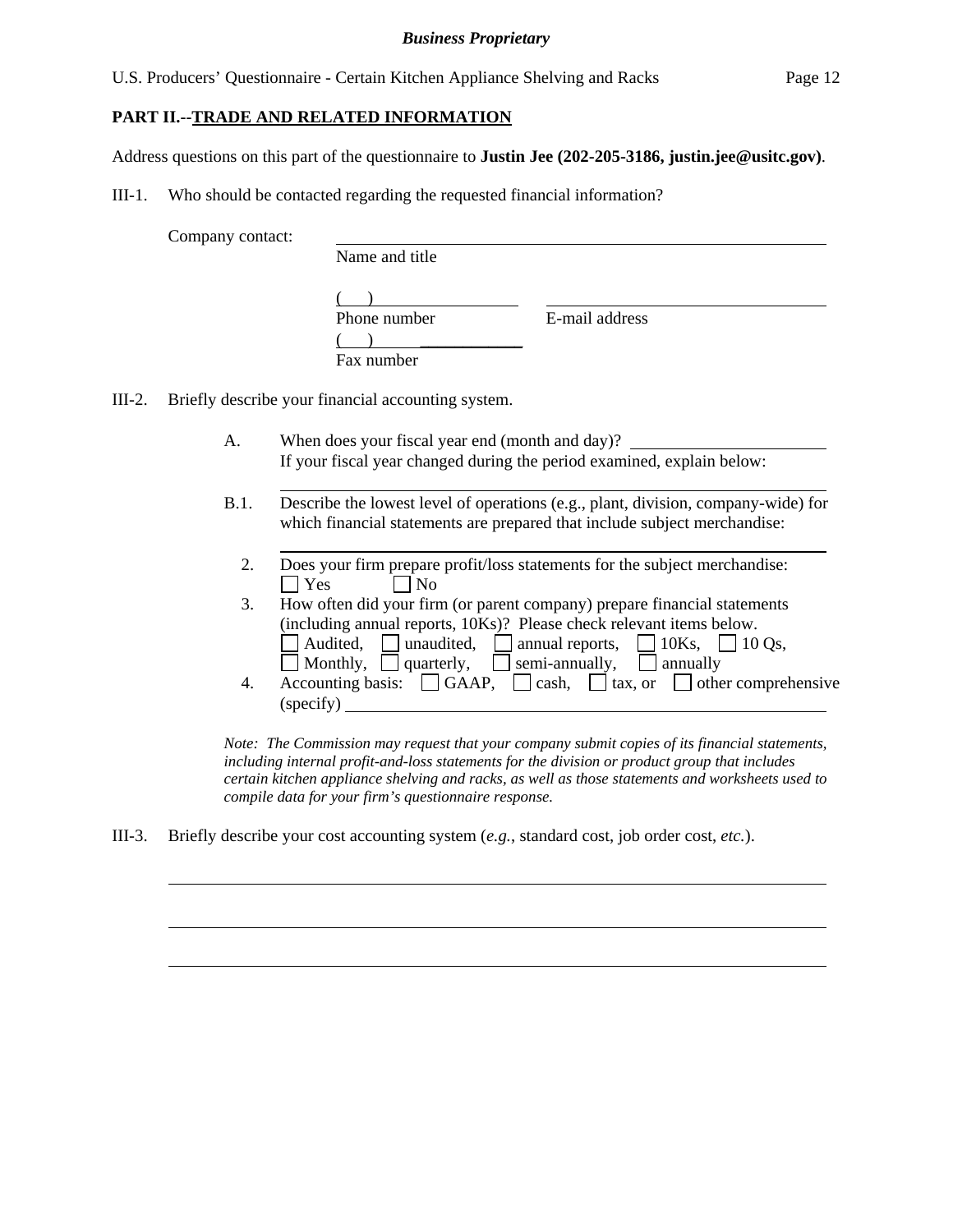|          | accounted for by these other products in your most recent fiscal year:            |                      | Other products.--Please list any other products you produced in the facilities in which you<br>produced certain kitchen appliance shelving and racks, and provide the share of net sales           |
|----------|-----------------------------------------------------------------------------------|----------------------|----------------------------------------------------------------------------------------------------------------------------------------------------------------------------------------------------|
| Products |                                                                                   |                      | Share of sales                                                                                                                                                                                     |
|          |                                                                                   |                      |                                                                                                                                                                                                    |
|          |                                                                                   |                      |                                                                                                                                                                                                    |
|          |                                                                                   |                      | Does your company receive inputs (raw materials, labor, energy or any other services) used in the<br>production of certain kitchen appliance shelving and racks from any related company?          |
|          | $\Box$ Yes—Continue to question III-7 below.                                      |                      | $\Box$ No—Continue to question III-10 below.                                                                                                                                                       |
|          |                                                                                   |                      |                                                                                                                                                                                                    |
|          | financial statements are consolidated with the financial statements of your firm. |                      |                                                                                                                                                                                                    |
| Input    |                                                                                   | <b>Related Party</b> | Other products.-- In the space provided below, identify the inputs related to the production of<br>certain kitchen appliance shelving and racks that your firm receives from related parties whose |
|          |                                                                                   |                      |                                                                                                                                                                                                    |
|          |                                                                                   |                      |                                                                                                                                                                                                    |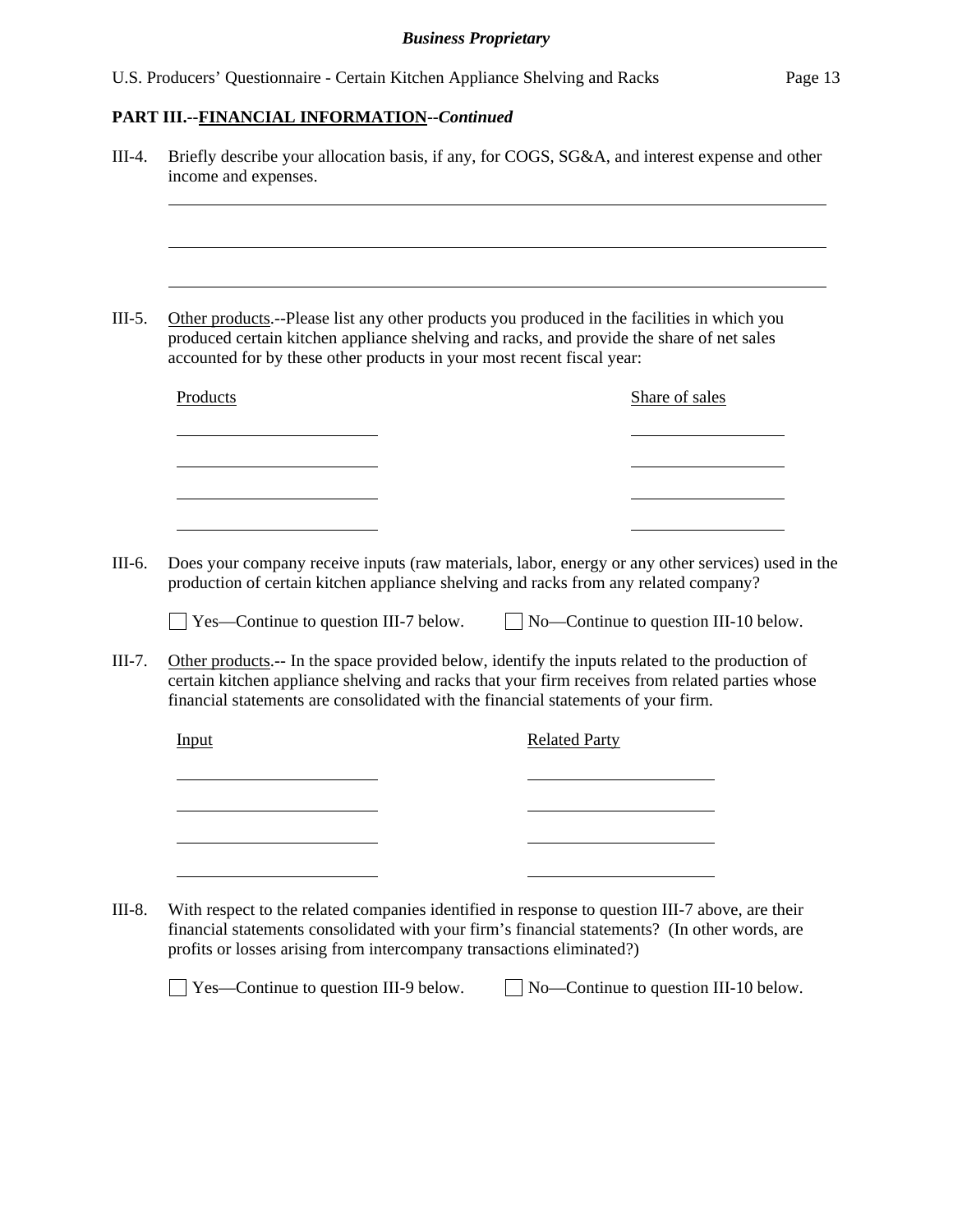III-9. All intercompany profit on inputs purchased from related parties that is eliminated pursuant to formal financial statement consolidation should also be eliminated from the costs reported to the Commission in question III-11 (Operations on certain kitchen appliance shelving and racks); i.e., costs reported in question III-11, to the extent that they reflect inputs purchased from related parties, should only reflect the related party's cost and not include an associated profit component. Reasonable methods for determining and eliminating the associated profit on inputs purchased from related parties are acceptable.

Has your firm complied with the Commission's instructions regarding costs associated with inputs purchased from related parties?



□ Yes ■ No—please contact Justin Jee at 202-205-3186 or Justin.Jee@usitc.gov.

III-10. Nonrecurring charges/income.--For each annual period for which financial results are reported in question III-11, please indicate in the schedule below the specific nonrecurring charges/income, the particular expense/cost and income line items from question III-1 where the associated charges/income are included, a brief description of the charges/income, and the associated values (*in \$1,000*). Nonrecurring charges/income would include, but are not limited to, items such as asset write-offs and accelerated depreciation due to restructuring of the company's certain kitchen appliance shelving and racks operations.

|                                                                                                                                                                                                                                                               | Fiscal years ended-- |  |  |  |
|---------------------------------------------------------------------------------------------------------------------------------------------------------------------------------------------------------------------------------------------------------------|----------------------|--|--|--|
| <b>Item</b>                                                                                                                                                                                                                                                   |                      |  |  |  |
| Non-recurring charges/income: (In this column please provide a brief description of each nonrecurring<br>charge/income and indicate the particular expense/cost and income line items where the associated charges/income<br>are included in question III-7.) |                      |  |  |  |
|                                                                                                                                                                                                                                                               |                      |  |  |  |
| 2.                                                                                                                                                                                                                                                            |                      |  |  |  |
| 3.                                                                                                                                                                                                                                                            |                      |  |  |  |
| 4.                                                                                                                                                                                                                                                            |                      |  |  |  |
| 5.                                                                                                                                                                                                                                                            |                      |  |  |  |
| 6.                                                                                                                                                                                                                                                            |                      |  |  |  |
|                                                                                                                                                                                                                                                               |                      |  |  |  |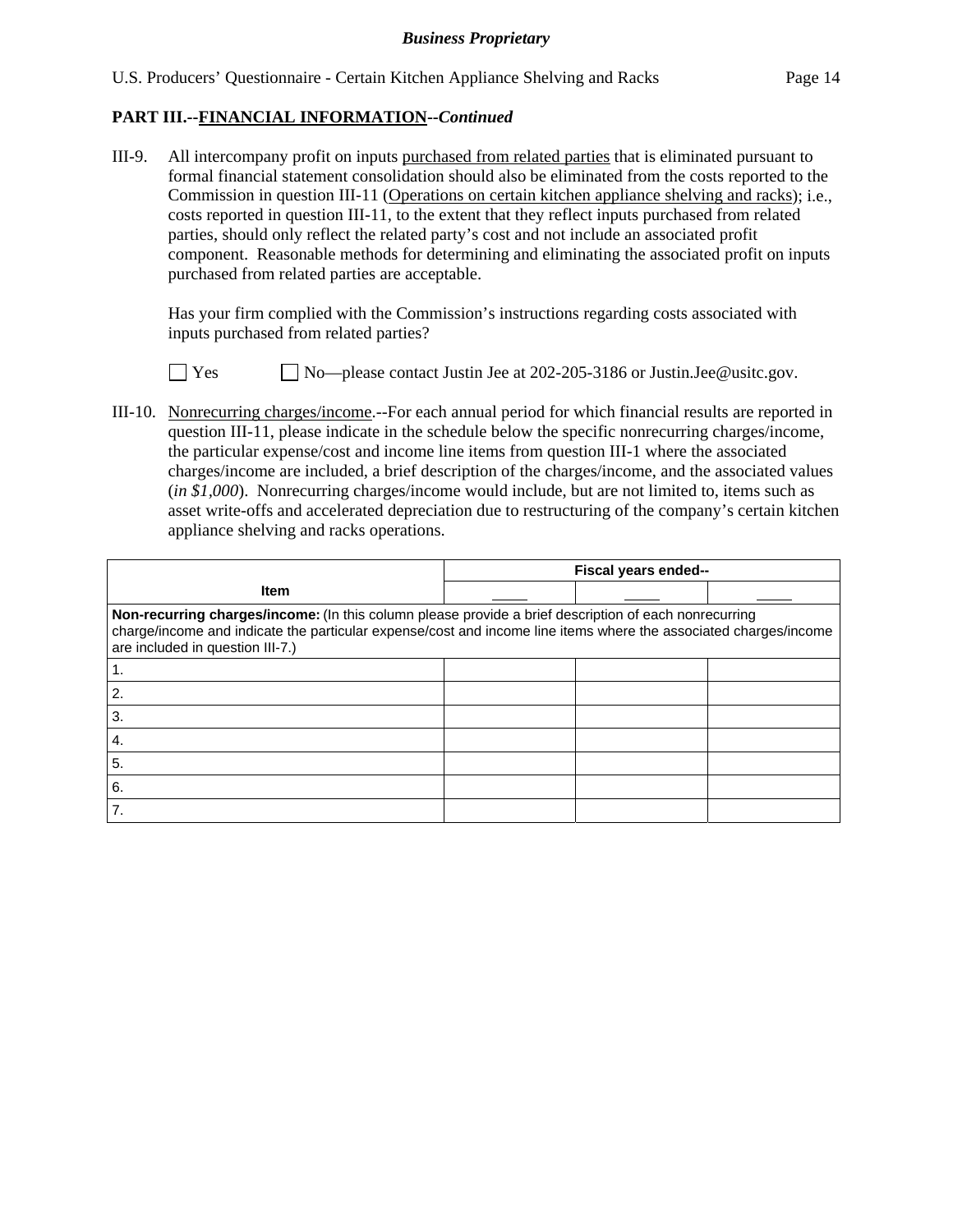III-11. Operations on certain refrigeration shelving.--Report the revenue and related cost information requested below on the **certain refrigeration shelving** operations of your U.S. establishment(s).<sup>1</sup> Do not report resales of products. Note that internal consumption and transfers to related firms must be valued at fair market value and purchases from related firms must be at cost. Provide data for your three most recently completed fiscal years in chronological order from left to right. If your firm was involved in tolling operations (either as the toller or as the tollee) please contact Justin Jee at (202) 205-3186 or Justin.Jee@usitc.gov before completing this section of the questionnaire.

|                                                                                                                                                                                                                                                                                                               |                      | Quantity (in 1,000 units) and value (in \$1,000) |  |      |              |  |
|---------------------------------------------------------------------------------------------------------------------------------------------------------------------------------------------------------------------------------------------------------------------------------------------------------------|----------------------|--------------------------------------------------|--|------|--------------|--|
|                                                                                                                                                                                                                                                                                                               | Fiscal years ended-- |                                                  |  |      | January-June |  |
| <b>Item</b>                                                                                                                                                                                                                                                                                                   |                      |                                                  |  | 2007 | 2008         |  |
| Net sales quantities: $2$                                                                                                                                                                                                                                                                                     |                      |                                                  |  |      |              |  |
| <b>Commercial sales</b>                                                                                                                                                                                                                                                                                       |                      |                                                  |  |      |              |  |
| Internal consumption                                                                                                                                                                                                                                                                                          |                      |                                                  |  |      |              |  |
| Transfers to related firms                                                                                                                                                                                                                                                                                    |                      |                                                  |  |      |              |  |
| Total net sales quantities                                                                                                                                                                                                                                                                                    |                      |                                                  |  |      |              |  |
| Net sales values: <sup>2</sup>                                                                                                                                                                                                                                                                                |                      |                                                  |  |      |              |  |
| <b>Commercial sales</b>                                                                                                                                                                                                                                                                                       |                      |                                                  |  |      |              |  |
| Internal consumption                                                                                                                                                                                                                                                                                          |                      |                                                  |  |      |              |  |
| Transfers to related firms                                                                                                                                                                                                                                                                                    |                      |                                                  |  |      |              |  |
| Total net sales values                                                                                                                                                                                                                                                                                        |                      |                                                  |  |      |              |  |
| Cost of goods sold (COGS): <sup>3</sup>                                                                                                                                                                                                                                                                       |                      |                                                  |  |      |              |  |
| Raw materials                                                                                                                                                                                                                                                                                                 |                      |                                                  |  |      |              |  |
| Direct labor                                                                                                                                                                                                                                                                                                  |                      |                                                  |  |      |              |  |
| Other factory costs                                                                                                                                                                                                                                                                                           |                      |                                                  |  |      |              |  |
| <b>Total COGS</b>                                                                                                                                                                                                                                                                                             |                      |                                                  |  |      |              |  |
| Gross profit or (loss)                                                                                                                                                                                                                                                                                        |                      |                                                  |  |      |              |  |
| Selling, general, and administrative (SG&A) expenses:                                                                                                                                                                                                                                                         |                      |                                                  |  |      |              |  |
| Selling expenses                                                                                                                                                                                                                                                                                              |                      |                                                  |  |      |              |  |
| General and administrative expenses                                                                                                                                                                                                                                                                           |                      |                                                  |  |      |              |  |
| <b>Total SG&amp;A expenses</b>                                                                                                                                                                                                                                                                                |                      |                                                  |  |      |              |  |
| <b>Operating income (loss)</b>                                                                                                                                                                                                                                                                                |                      |                                                  |  |      |              |  |
| Other income and expenses:                                                                                                                                                                                                                                                                                    |                      |                                                  |  |      |              |  |
| Interest expense                                                                                                                                                                                                                                                                                              |                      |                                                  |  |      |              |  |
| All other expense items                                                                                                                                                                                                                                                                                       |                      |                                                  |  |      |              |  |
| All other income items                                                                                                                                                                                                                                                                                        |                      |                                                  |  |      |              |  |
| All other income or expenses, net                                                                                                                                                                                                                                                                             |                      |                                                  |  |      |              |  |
| Net income or (loss) before income taxes                                                                                                                                                                                                                                                                      |                      |                                                  |  |      |              |  |
| Depreciation/amortization included above                                                                                                                                                                                                                                                                      |                      |                                                  |  |      |              |  |
| <sup>1</sup> Include only sales (whether domestic or export) and costs related to your U.S. manufacturing operations.<br>$2$ Less discounts, returns, allowances, and prepaid freight. The quantities and values should approximate the corresponding<br>وتوافيكم الشواه والمتال وينسو ورومو والمراجين الروزو |                      |                                                  |  |      |              |  |

shipment quantities and values reported in Part II of this questionnaire.<br><sup>3</sup> COGS should include costs associated with internal consumption and transfers to related firms.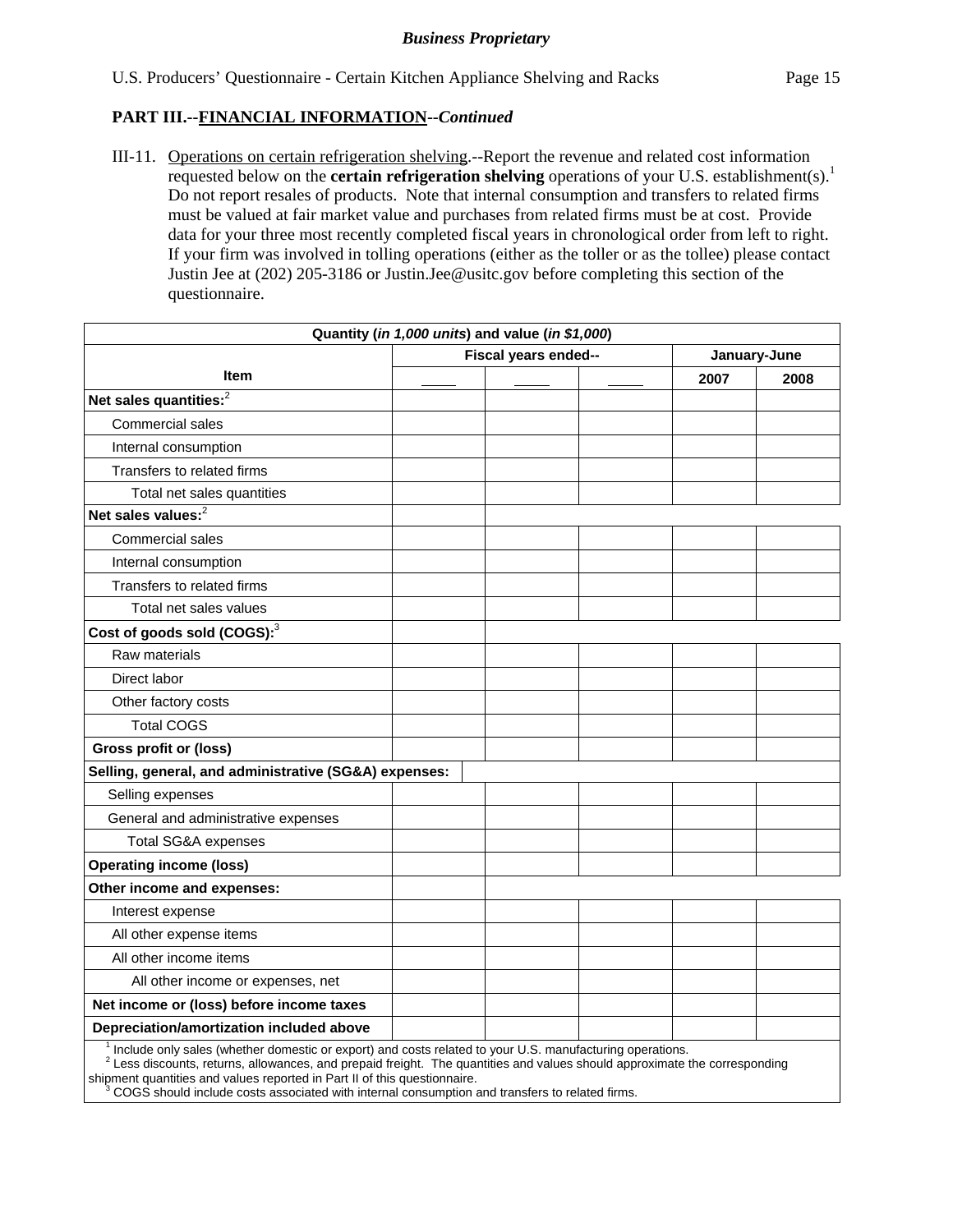III-12. Operations on certain oven racks.--Report the revenue and related cost information requested below on the **certain oven racks** operations of your U.S. establishment(s).<sup>1</sup> Do not report resales of products. Note that internal consumption and transfers to related firms must be valued at fair market value and purchases from related firms must be at cost. Provide data for your three most recently completed fiscal years in chronological order from left to right. If your firm was involved in tolling operations (either as the toller or as the tollee) please contact Justin Jee at (202) 205-3186 or Justin.Jee@usitc.gov before completing this section of the questionnaire.

|                                                                                                                       |                      | Quantity (in 1,000 units) and value (in \$1,000) |  |      |              |
|-----------------------------------------------------------------------------------------------------------------------|----------------------|--------------------------------------------------|--|------|--------------|
|                                                                                                                       | Fiscal years ended-- |                                                  |  |      | January-June |
| <b>Item</b>                                                                                                           |                      |                                                  |  | 2007 | 2008         |
| Net sales quantities: <sup>2</sup>                                                                                    |                      |                                                  |  |      |              |
| Commercial sales                                                                                                      |                      |                                                  |  |      |              |
| Internal consumption                                                                                                  |                      |                                                  |  |      |              |
| Transfers to related firms                                                                                            |                      |                                                  |  |      |              |
| Total net sales quantities                                                                                            |                      |                                                  |  |      |              |
| Net sales values: $2$                                                                                                 |                      |                                                  |  |      |              |
| Commercial sales                                                                                                      |                      |                                                  |  |      |              |
| Internal consumption                                                                                                  |                      |                                                  |  |      |              |
| Transfers to related firms                                                                                            |                      |                                                  |  |      |              |
| Total net sales values                                                                                                |                      |                                                  |  |      |              |
| Cost of goods sold (COGS): <sup>3</sup>                                                                               |                      |                                                  |  |      |              |
| Raw materials                                                                                                         |                      |                                                  |  |      |              |
| Direct labor                                                                                                          |                      |                                                  |  |      |              |
| Other factory costs                                                                                                   |                      |                                                  |  |      |              |
| <b>Total COGS</b>                                                                                                     |                      |                                                  |  |      |              |
| <b>Gross profit or (loss)</b>                                                                                         |                      |                                                  |  |      |              |
| Selling, general, and administrative (SG&A) expenses:                                                                 |                      |                                                  |  |      |              |
| Selling expenses                                                                                                      |                      |                                                  |  |      |              |
| General and administrative expenses                                                                                   |                      |                                                  |  |      |              |
| Total SG&A expenses                                                                                                   |                      |                                                  |  |      |              |
| <b>Operating income (loss)</b>                                                                                        |                      |                                                  |  |      |              |
| Other income and expenses:                                                                                            |                      |                                                  |  |      |              |
| Interest expense                                                                                                      |                      |                                                  |  |      |              |
| All other expense items                                                                                               |                      |                                                  |  |      |              |
| All other income items                                                                                                |                      |                                                  |  |      |              |
| All other income or expenses, net                                                                                     |                      |                                                  |  |      |              |
| Net income or (loss) before income taxes                                                                              |                      |                                                  |  |      |              |
| Depreciation/amortization included above                                                                              |                      |                                                  |  |      |              |
| <sup>1</sup> Include only sales (whether domestic or export) and costs related to your U.S. manufacturing operations. |                      |                                                  |  |      |              |

 $^{-1}$  Include only sales (whether domestic or export) and costs related to your U.S. manufacturing operations.<br><sup>2</sup> Less discounts, returns, allowances, and prepaid freight. The quantities and values should approximate the

shipment quantities and values reported in Part II of this questionnaire.

 <sup>3</sup> COGS should include costs associated with internal consumption and transfers to related firms.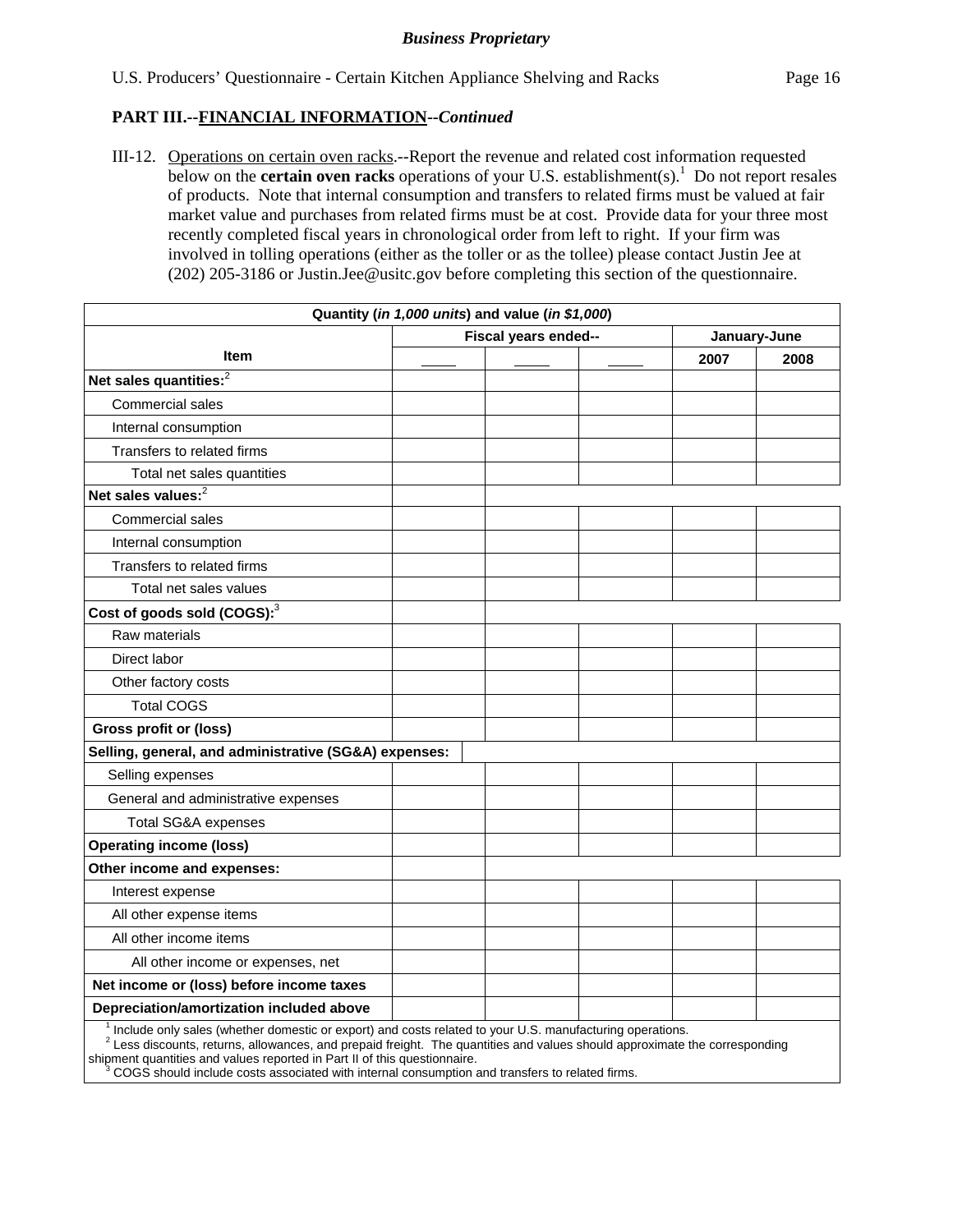III-13. Operations on certain kitchen appliance shelving and racks.--Report the revenue and related cost information requested below on the **certain kitchen appliance shelving and racks** operations of your U.S. establishment(s).<sup>1</sup> Do not report resales of products. Note that internal consumption and transfers to related firms must be valued at fair market value and purchases from related firms must be at cost. Provide data for your three most recently completed fiscal years in chronological order from left to right. If your firm was involved in tolling operations (either as the toller or as the tollee) please contact Justin Jee at (202) 205-3186 or Justin.Jee@usitc.gov before completing this section of the questionnaire. **The data reported in this table should total the combined data reported in tables III-11 and III-12.**

| Quantity (in 1,000 units) and value (in \$1,000)                                                                                                                                                                                         |  |                      |  |      |              |
|------------------------------------------------------------------------------------------------------------------------------------------------------------------------------------------------------------------------------------------|--|----------------------|--|------|--------------|
|                                                                                                                                                                                                                                          |  | Fiscal years ended-- |  |      | January-June |
| <b>Item</b>                                                                                                                                                                                                                              |  |                      |  | 2007 | 2008         |
| Net sales quantities: <sup>2</sup>                                                                                                                                                                                                       |  |                      |  |      |              |
| <b>Commercial sales</b>                                                                                                                                                                                                                  |  |                      |  |      |              |
| Internal consumption                                                                                                                                                                                                                     |  |                      |  |      |              |
| Transfers to related firms                                                                                                                                                                                                               |  |                      |  |      |              |
| Total net sales quantities                                                                                                                                                                                                               |  |                      |  |      |              |
| Net sales values: $^2$                                                                                                                                                                                                                   |  |                      |  |      |              |
| Commercial sales                                                                                                                                                                                                                         |  |                      |  |      |              |
| Internal consumption                                                                                                                                                                                                                     |  |                      |  |      |              |
| Transfers to related firms                                                                                                                                                                                                               |  |                      |  |      |              |
| Total net sales values                                                                                                                                                                                                                   |  |                      |  |      |              |
| Cost of goods sold (COGS): <sup>3</sup>                                                                                                                                                                                                  |  |                      |  |      |              |
| Raw materials                                                                                                                                                                                                                            |  |                      |  |      |              |
| Direct labor                                                                                                                                                                                                                             |  |                      |  |      |              |
| Other factory costs                                                                                                                                                                                                                      |  |                      |  |      |              |
| <b>Total COGS</b>                                                                                                                                                                                                                        |  |                      |  |      |              |
| Gross profit or (loss)                                                                                                                                                                                                                   |  |                      |  |      |              |
| Selling, general, and administrative (SG&A) expenses:                                                                                                                                                                                    |  |                      |  |      |              |
| Selling expenses                                                                                                                                                                                                                         |  |                      |  |      |              |
| General and administrative expenses                                                                                                                                                                                                      |  |                      |  |      |              |
| <b>Total SG&amp;A expenses</b>                                                                                                                                                                                                           |  |                      |  |      |              |
| <b>Operating income (loss)</b>                                                                                                                                                                                                           |  |                      |  |      |              |
| Other income and expenses:                                                                                                                                                                                                               |  |                      |  |      |              |
| Interest expense                                                                                                                                                                                                                         |  |                      |  |      |              |
| All other expense items                                                                                                                                                                                                                  |  |                      |  |      |              |
| All other income items                                                                                                                                                                                                                   |  |                      |  |      |              |
| All other income or expenses, net                                                                                                                                                                                                        |  |                      |  |      |              |
| Net income or (loss) before income taxes                                                                                                                                                                                                 |  |                      |  |      |              |
| Depreciation/amortization included above                                                                                                                                                                                                 |  |                      |  |      |              |
| Include only sales (whether domestic or export) and costs related to your U.S. manufacturing operations.<br>$2$ Less discounts, returns, allowances, and prepaid freight. The quantities and values should approximate the corresponding |  |                      |  |      |              |

shipment quantities and values reported in Part II of this questionnaire.

 <sup>3</sup> COGS should include costs associated with internal consumption and transfers to related firms.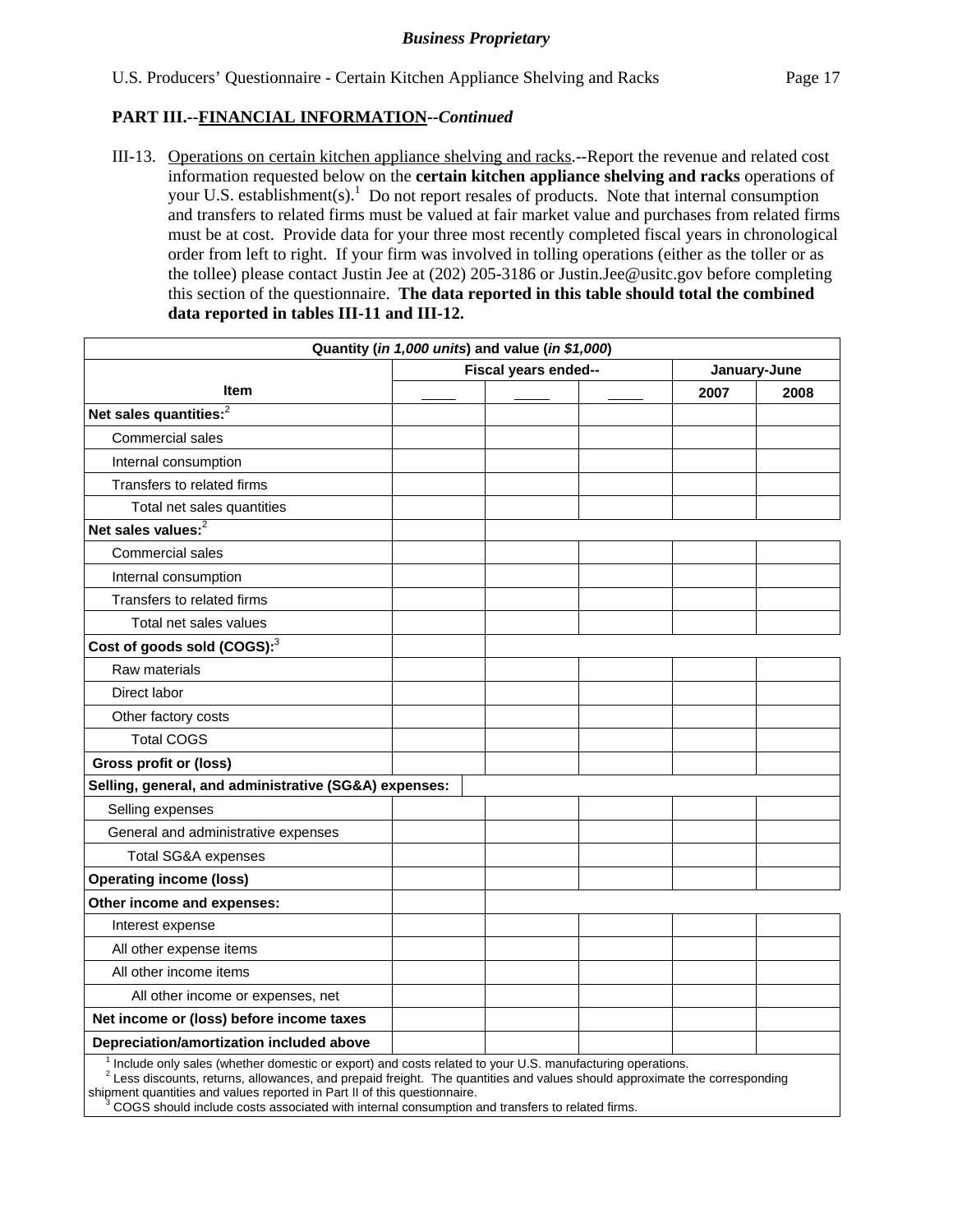III-14. Asset values.--Report the total assets associated with the production, warehousing, and sale of **certain kitchen appliance shelving and racks**. If your firm does not maintain some or all of the specific asset data in the normal course of business, please estimate it based upon some rational method (such as production, sales, or costs) that is consistent with your cost allocations in the previous question. Your finished goods inventory value should reconcile with the inventory quantity data reported in Part II. Provide data as of the end of your three most recently completed fiscal years in chronological order from left to right.

| Value (in \$1,000)                                                       |  |                      |  |  |
|--------------------------------------------------------------------------|--|----------------------|--|--|
|                                                                          |  | Fiscal years ended-- |  |  |
| <b>Item</b>                                                              |  |                      |  |  |
| Assets associated with the production, warehousing, and sale of product: |  |                      |  |  |
| 1. Current assets:                                                       |  |                      |  |  |
| A. Cash and equivalents                                                  |  |                      |  |  |
| B. Accounts receivable, net                                              |  |                      |  |  |
| C. Inventories                                                           |  |                      |  |  |
| D. All other current                                                     |  |                      |  |  |
| E. Total current assets (lines 1.A. through 1.D.)                        |  |                      |  |  |
| 2. Property, plant, and equipment (PPE):                                 |  |                      |  |  |
| A. Original cost of PPE                                                  |  |                      |  |  |
| B. Less: Accumulated depreciation                                        |  |                      |  |  |
| C. Equals: Net book value of PPE                                         |  |                      |  |  |
| D. All other non-current                                                 |  |                      |  |  |
| E. Total non-current assets (lines 2.C plus 2.D)                         |  |                      |  |  |
| 3. Total assets (lines 1E and 2.E)                                       |  |                      |  |  |

III-15. Capital expenditures and research and development expenditures on certain refrigeration shelving.--Report your firm's capital expenditures and research and development expenditures on **certain refrigeration shelving**. Provide data for your three most recently completed fiscal years in chronological order from left to right.

| Value ( <i>in \$1,000</i> )           |                                      |  |  |      |      |
|---------------------------------------|--------------------------------------|--|--|------|------|
|                                       | Fiscal years ended--<br>January-June |  |  |      |      |
| <b>Item</b>                           |                                      |  |  | 2007 | 2008 |
| <b>Capital expenditures</b>           |                                      |  |  |      |      |
| Research and development expenditures |                                      |  |  |      |      |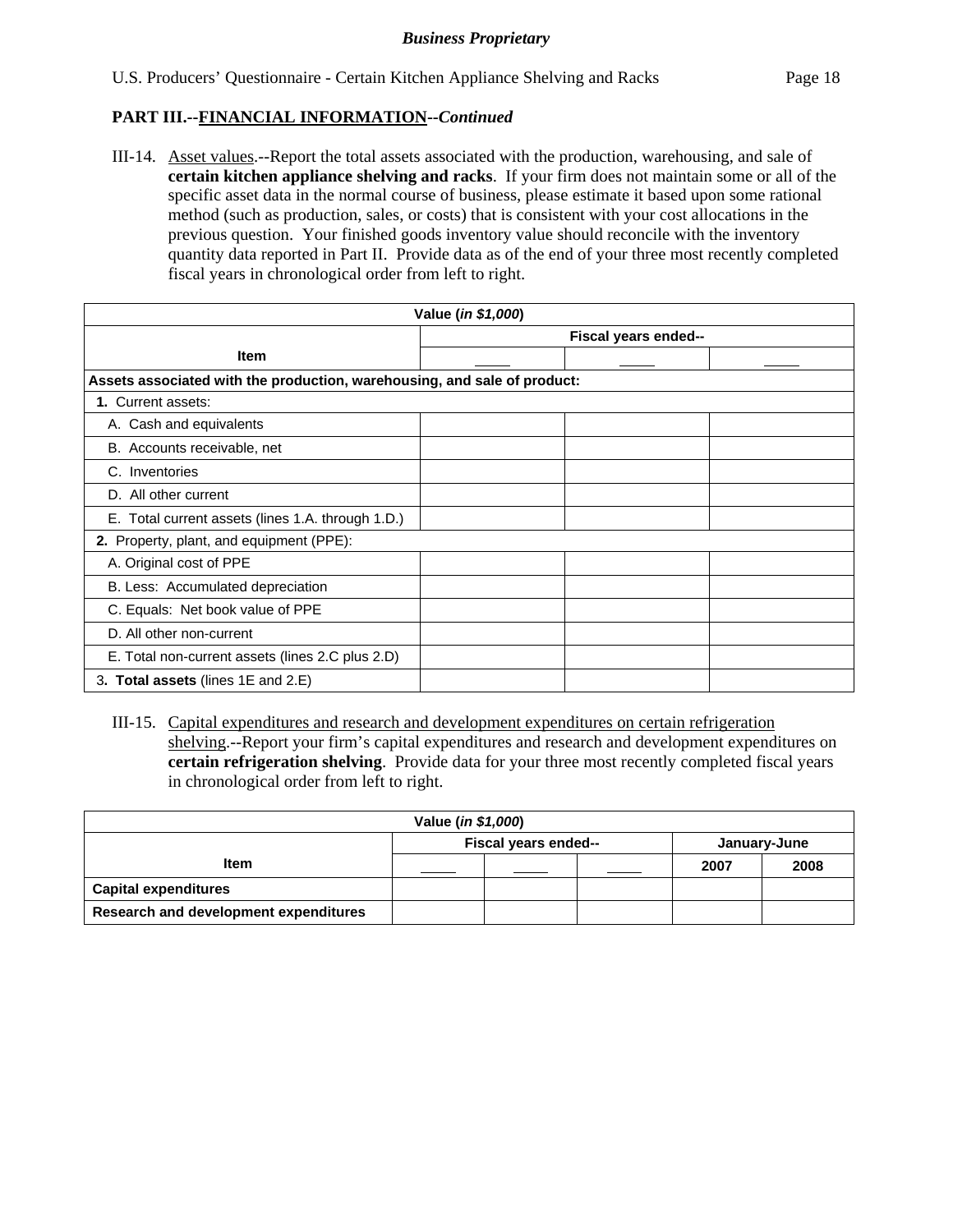III-16. Capital expenditures and research and development expenditures on certain oven racks.--Report your firm's capital expenditures and research and development expenditures on **certain oven racks**. Provide data for your three most recently completed fiscal years in chronological order from left to right.

| Value ( <i>in \$1,000</i> )           |                                      |  |  |      |      |
|---------------------------------------|--------------------------------------|--|--|------|------|
|                                       | Fiscal years ended--<br>January-June |  |  |      |      |
| <b>Item</b>                           |                                      |  |  | 2007 | 2008 |
| <b>Capital expenditures</b>           |                                      |  |  |      |      |
| Research and development expenditures |                                      |  |  |      |      |

III-17. Capital expenditures and research and development expenditures on certain kitchen appliance shelving and racks.--Report your firm's capital expenditures and research and development expenditures on **certain kitchen appliance shelving and racks**. Provide data for your three most recently completed fiscal years in chronological order from left to right. **The data reported in this table should total the combined data reported in tables III-15 and III-16.**

| Value ( <i>in \$1,000</i> )           |                                      |  |  |      |      |
|---------------------------------------|--------------------------------------|--|--|------|------|
|                                       | Fiscal years ended--<br>January-June |  |  |      |      |
| Item                                  |                                      |  |  | 2007 | 2008 |
| <b>Capital expenditures</b>           |                                      |  |  |      |      |
| Research and development expenditures |                                      |  |  |      |      |

- III-18. Since January 1, 2005, has your firm experienced any actual negative effects on its return on investment or its growth, investment, ability to raise capital, existing development and production efforts (including efforts to develop a derivative or more advanced version of the product), or the scale of capital investments as a result of imports of certain kitchen appliance shelving and racks from China?
	- $\Box$  No  $\Box$  Yes--My firm has experienced actual negative effects as follows:
		- Cancellation, postponement, or rejection of expansion projects
		- Denial or rejection of investment proposal
		- $\Box$  Reduction in the size of capital investments
		- $\Box$  Rejection of bank loans
		- $\Box$  Lowering of credit rating
		- $\Box$  Problem related to the issue of stocks or bonds
		- Other (specify)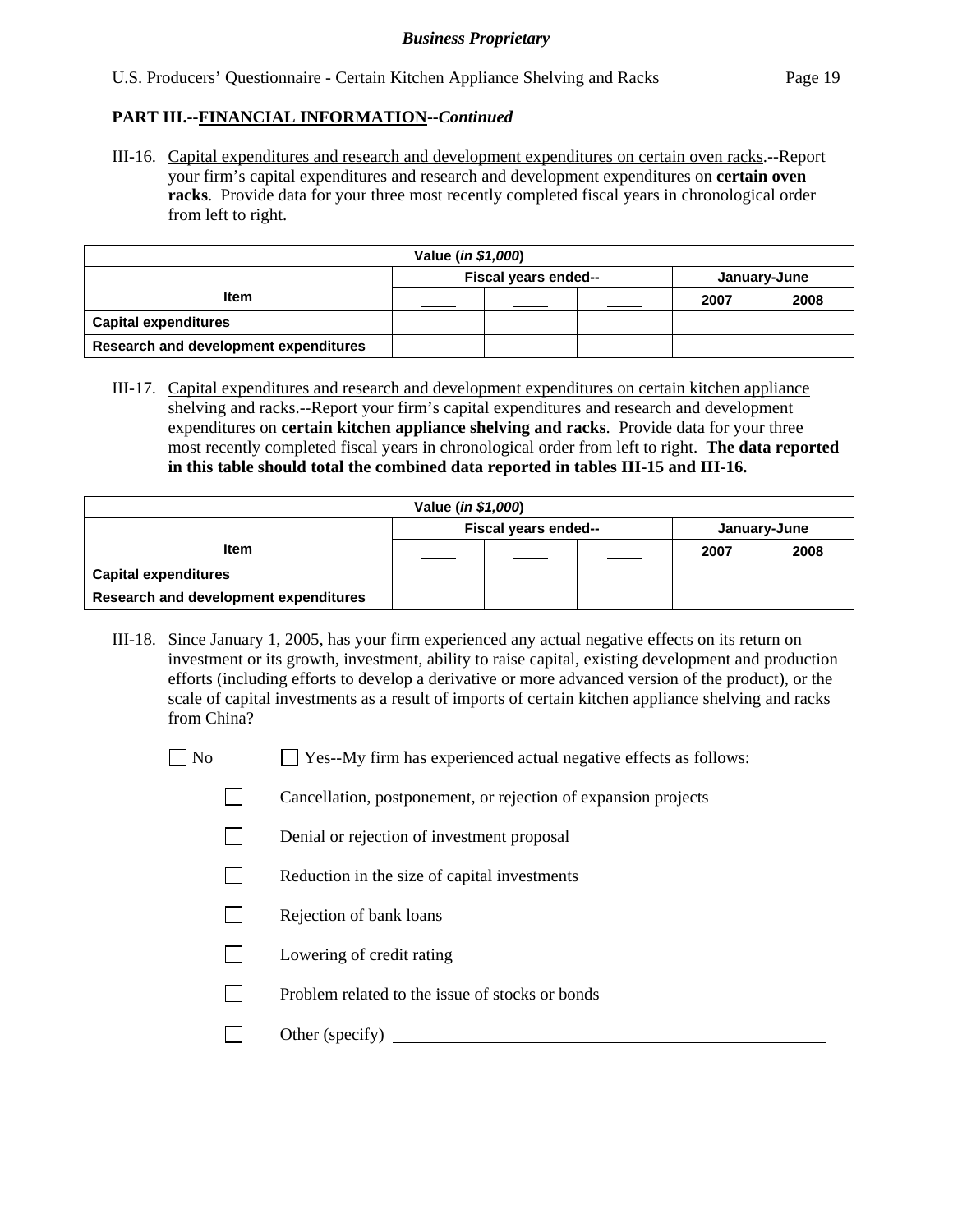$\overline{a}$ 

 $\overline{a}$ 

III-19. Does your firm anticipate any negative impact of imports of certain kitchen appliance shelving and racks from China?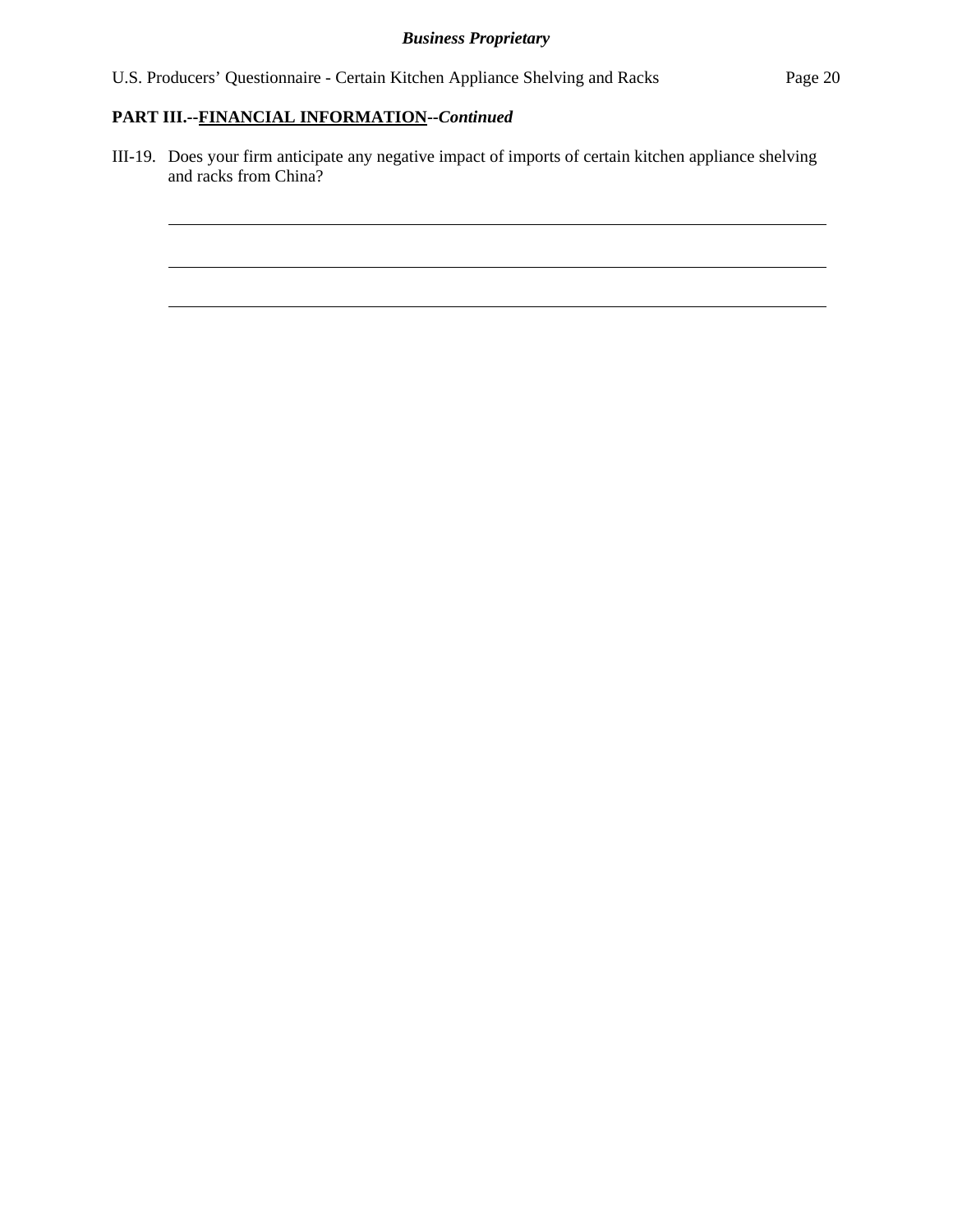U.S. Producers' Questionnaire - Certain Kitchen Appliance Shelving and Racks Page 21

## **PART IV.--PRICING AND RELATED INFORMATION**

Further information on this part of the questionnaire can be obtained from **James Fetzer (202-708-5403, james.fetzer@usitc.gov).** 

IV-1. Who should be contacted regarding the requested pricing and related information?

Company contact:

Name and title

 $($ 

Phone number E-mail address

## **PRICE DATA**

This section requests quarterly quantity and value data on your firm's U.S. shipments of the following products during January 2005-June 2008.

*Product 1***.-- Open-end freezer shelf that is about 17.8 inches by 27.9 inches, consisting of 26 filler wires, a front and a rear rail, an R-bar, and a back and front bar, and a white powder coat finish.** 

*Product 2***.-- Refrigerator/freezer basket that is about 17.4 inches by 25.8 inches by 6.9 inches, consisting of 27 filler wires and a frame wire, and a white powder coat finish.** 

*Product 3***.-- Refrigerator/freezer shelf that is about 9.5 inches by 15.9 inches, consisting of 9 filler wires, an R-bar, and a frame wire, and a white powder coat finish.** 

*Product 4***.-- Fixed refrigerator/freezer shelf that is about 9.7 inches by 12.7 inches, consisting of 19 filler wires, a middle R-bar, a rear R-bar, two side arms and a roll form trim, and a white powder coat finish.** 

*Product 5***.-- Nickel plated oven rack that is about 16.1 inches by 22.8 inches; consisting of 13 filler wires, an R-bar, and a frame wire, and has a nickel plated finish.** 

*Product 6***.-- Nickel plated oven rack that is about 24.2 inches by 15.9 inches; consisting of 1 frame, 1 brace and 13 filler wires, and has a nickel plated finish.** 

*Product 7***.**-- Heavy-duty nickel plated oven rack that is about 24.2 inches by 15.9 inches;  **consisting of 1 frame, 1 brace and 13 filler wires, and has a nickel plated finish.** 

**Please note that total dollar values should be f.o.b., U.S. point of shipment and should not include U.S.-inland transportation costs. Total dollar values should reflect the** *final net* **amount paid to you (i.e., should be net of all deductions for discounts or rebates). See instruction booklet.**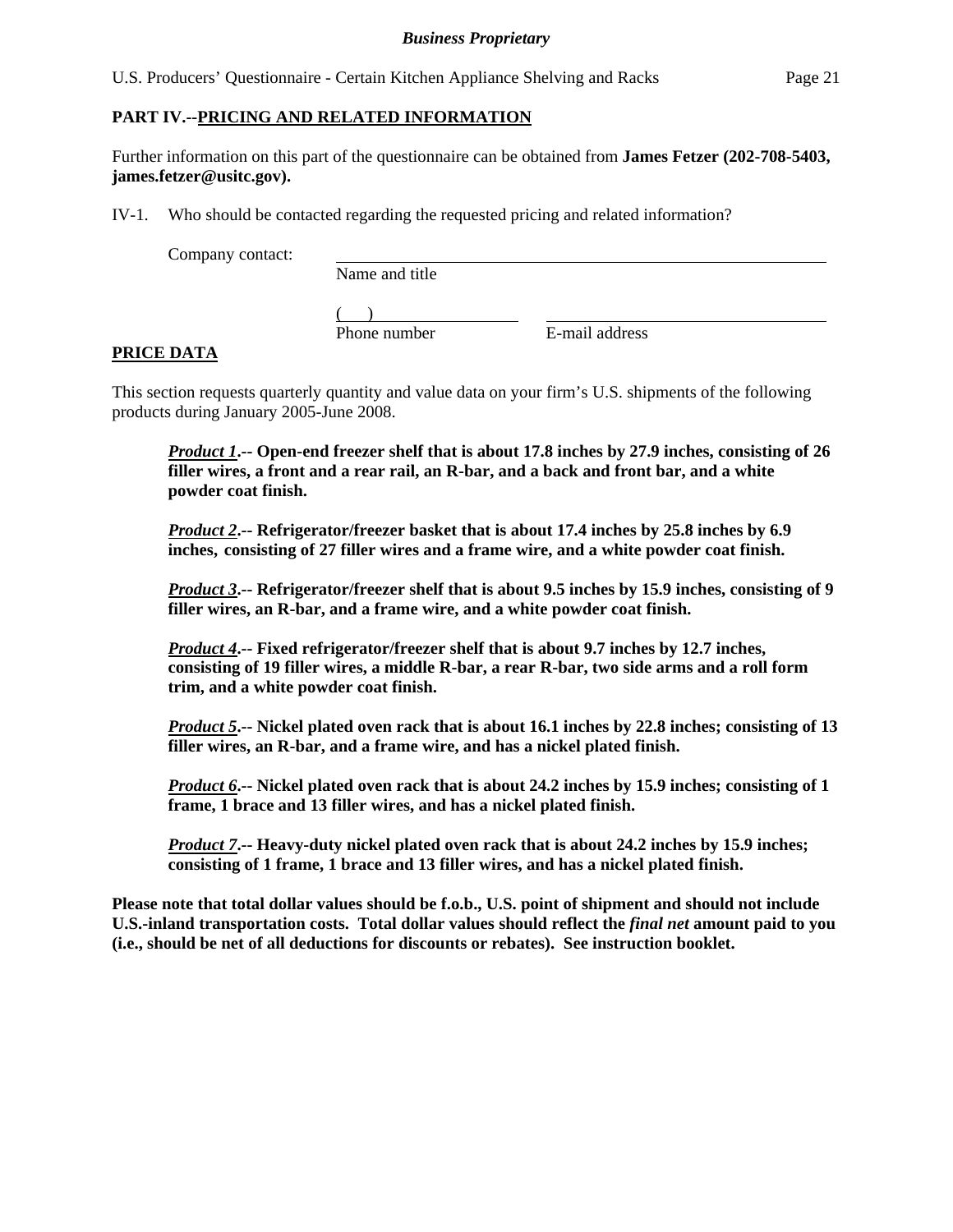| Period of        | Product 1                                                                                                                                                               |       | <b>Product 2</b>                                                                       |       | Quantity (in thousands of units) and value (in thousands of dollars)<br>Product 3 |       | Product 4 |       |
|------------------|-------------------------------------------------------------------------------------------------------------------------------------------------------------------------|-------|----------------------------------------------------------------------------------------|-------|-----------------------------------------------------------------------------------|-------|-----------|-------|
| shipment         | Quantity                                                                                                                                                                | Value | Quantity                                                                               | Value | Quantity                                                                          | Value | Quantity  | Value |
| 2005:            |                                                                                                                                                                         |       |                                                                                        |       |                                                                                   |       |           |       |
| Jan-Mar          |                                                                                                                                                                         |       |                                                                                        |       |                                                                                   |       |           |       |
| Apr-Jun          |                                                                                                                                                                         |       |                                                                                        |       |                                                                                   |       |           |       |
| Jul-Sep          |                                                                                                                                                                         |       |                                                                                        |       |                                                                                   |       |           |       |
| Oct-Dec          |                                                                                                                                                                         |       |                                                                                        |       |                                                                                   |       |           |       |
| 2006:            |                                                                                                                                                                         |       |                                                                                        |       |                                                                                   |       |           |       |
| Jan-Mar          |                                                                                                                                                                         |       |                                                                                        |       |                                                                                   |       |           |       |
| Apr-Jun          |                                                                                                                                                                         |       |                                                                                        |       |                                                                                   |       |           |       |
| Jul-Sep          |                                                                                                                                                                         |       |                                                                                        |       |                                                                                   |       |           |       |
| Oct-Dec          |                                                                                                                                                                         |       |                                                                                        |       |                                                                                   |       |           |       |
| 2007:            |                                                                                                                                                                         |       |                                                                                        |       |                                                                                   |       |           |       |
| Jan-Mar          |                                                                                                                                                                         |       |                                                                                        |       |                                                                                   |       |           |       |
| Apr-Jun          |                                                                                                                                                                         |       |                                                                                        |       |                                                                                   |       |           |       |
| Jul-Sep          |                                                                                                                                                                         |       |                                                                                        |       |                                                                                   |       |           |       |
| Oct-Dec          |                                                                                                                                                                         |       |                                                                                        |       |                                                                                   |       |           |       |
| 2008:            |                                                                                                                                                                         |       |                                                                                        |       |                                                                                   |       |           |       |
| Jan-Mar          |                                                                                                                                                                         |       |                                                                                        |       |                                                                                   |       |           |       |
| Apr-Jun          |                                                                                                                                                                         |       |                                                                                        |       |                                                                                   |       |           |       |
| Period of        | Product 5                                                                                                                                                               |       | Product 6                                                                              |       | <b>Product 7</b>                                                                  |       |           |       |
| shipment         | Quantity                                                                                                                                                                | Value | Quantity                                                                               | Value | Quantity                                                                          | Value |           |       |
| 2005:            |                                                                                                                                                                         |       |                                                                                        |       |                                                                                   |       |           |       |
| Jan-Mar          |                                                                                                                                                                         |       |                                                                                        |       |                                                                                   |       |           |       |
| Apr-Jun          |                                                                                                                                                                         |       |                                                                                        |       |                                                                                   |       |           |       |
| Jul-Sep          |                                                                                                                                                                         |       |                                                                                        |       |                                                                                   |       |           |       |
| Oct-Dec          |                                                                                                                                                                         |       |                                                                                        |       |                                                                                   |       |           |       |
| 2006:            |                                                                                                                                                                         |       |                                                                                        |       |                                                                                   |       |           |       |
| Jan-Mar          |                                                                                                                                                                         |       |                                                                                        |       |                                                                                   |       |           |       |
| Apr-Jun          |                                                                                                                                                                         |       |                                                                                        |       |                                                                                   |       |           |       |
| Jul-Sep          |                                                                                                                                                                         |       |                                                                                        |       |                                                                                   |       |           |       |
| Oct-Dec          |                                                                                                                                                                         |       |                                                                                        |       |                                                                                   |       |           |       |
| 2007:            |                                                                                                                                                                         |       |                                                                                        |       |                                                                                   |       |           |       |
| Jan-Mar          |                                                                                                                                                                         |       |                                                                                        |       |                                                                                   |       |           |       |
| Apr-Jun          |                                                                                                                                                                         |       |                                                                                        |       |                                                                                   |       |           |       |
| Jul-Sep          |                                                                                                                                                                         |       |                                                                                        |       |                                                                                   |       |           |       |
| Oct-Dec          |                                                                                                                                                                         |       |                                                                                        |       |                                                                                   |       |           |       |
| 2008:<br>Jan-Mar |                                                                                                                                                                         |       |                                                                                        |       |                                                                                   |       |           |       |
| Apr-Jun          |                                                                                                                                                                         |       |                                                                                        |       |                                                                                   |       |           |       |
|                  | Net values (i.e., gross sales values less all discounts, allowances, rebates, prepaid freight, and the value of<br>returned goods), f.o.b. your U.S. point of shipment. |       | <sup>2</sup> Pricing product definitions are provided on the first page of section IV. |       |                                                                                   |       |           |       |

Note.--If your product does not exactly meet the product specifications but is competitive with the specified product, provide a description of your product:

| Product 1: |  |  |
|------------|--|--|
| Product 2: |  |  |
| Product 3: |  |  |
| Product 4: |  |  |
| Product 5: |  |  |
| Product 6: |  |  |
| Product 7: |  |  |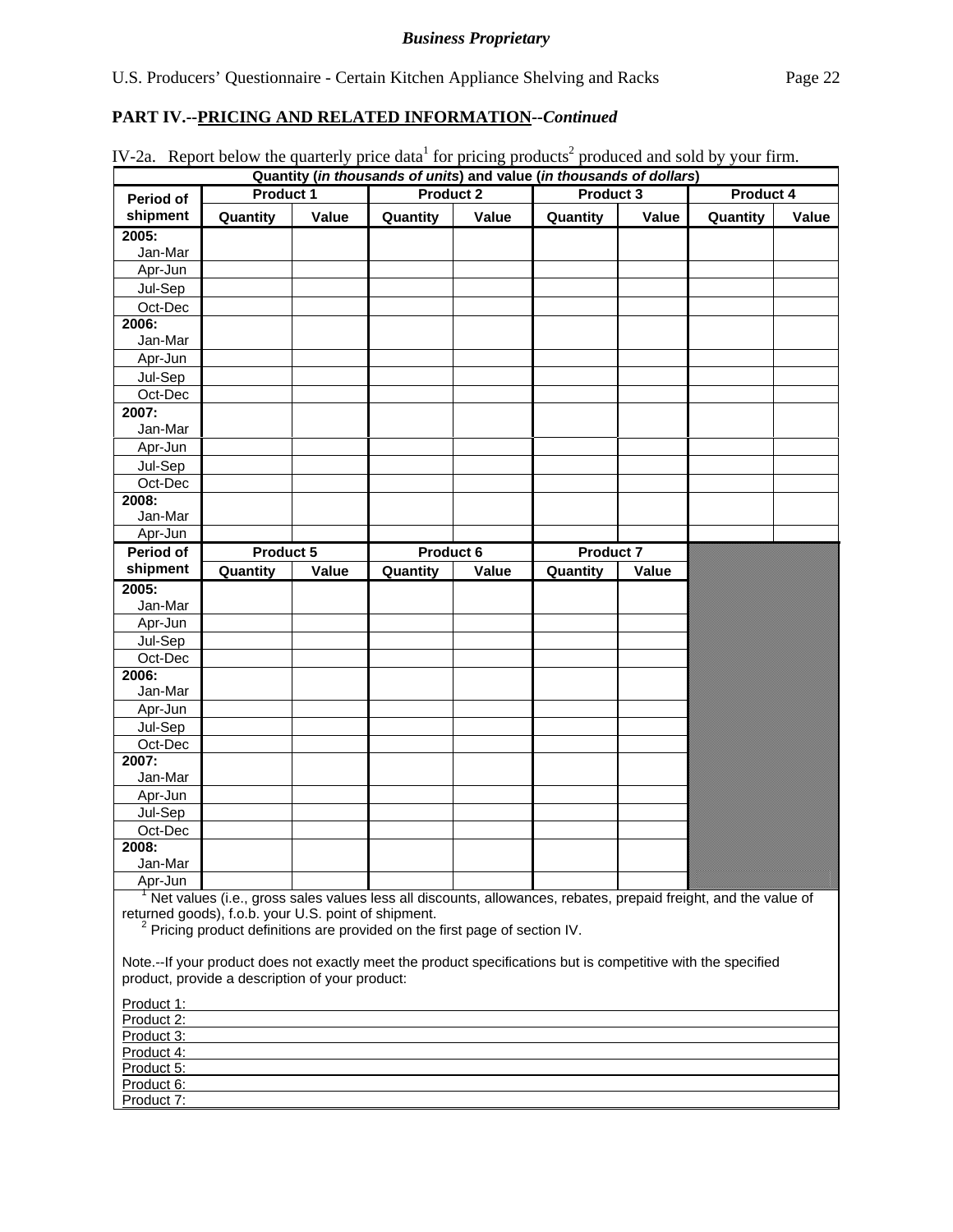## *Business Proprietary*

## **PART IV.--PRICING AND RELATED INFORMATION***--Continued*

l

 $\overline{a}$ 

 $\overline{a}$ 

 $\overline{a}$ 

 $\overline{a}$ 

 $\overline{a}$ 

## **If your answers differ according to the type of shelving and racks, please indicate so in your response.**

IV-3. Please describe how your firm determines the prices that it charges for sales of certain kitchen appliance shelving and racks (transaction by transaction negotiation, contracts for multiple shipments, set price lists, etc.). If your firm issues price lists, please include a copy of a recent price list with your submission. If your price list is large, please submit sample pages.

IV-4. Please describe your firm's discount policy (quantity discounts, annual total volume discounts, *etc.*).

- IV-5. What are your firm's typical sales terms for its U.S.-produced certain kitchen appliance shelving and racks (e.g., 2/10 net 30 days)? \_\_\_\_\_\_\_\_\_\_\_\_\_\_\_\_\_\_\_\_\_. On what basis are your prices of domestic certain kitchen appliance shelving and racks usually quoted (e.g., f.o.b. warehouse, or delivered)?
- IV-6. Approximately what share of your firm's sales of its U.S.-produced certain kitchen appliance shelving and racks in 2007 were on a (1) long-term contract basis (multiple deliveries for more than 12 months), (2) short-term contract basis (multiple deliveries up to 12 months), and (3) spot sales basis (for a single delivery)?

|       |                                                                                                                                                 | Type of sale                                           | Share of sales (percent) |  |  |
|-------|-------------------------------------------------------------------------------------------------------------------------------------------------|--------------------------------------------------------|--------------------------|--|--|
|       |                                                                                                                                                 | Long-term contracts                                    |                          |  |  |
|       |                                                                                                                                                 | Short-term contracts                                   |                          |  |  |
|       |                                                                                                                                                 | Spot sales                                             |                          |  |  |
| IV-7. | If you sell on a long-term contract basis, please answer the following questions with respect to<br>provisions of a typical long-term contract. |                                                        |                          |  |  |
|       | (a)                                                                                                                                             | What is the average duration of a contract?            |                          |  |  |
|       | (b)                                                                                                                                             | Can prices be renegotiated during the contract period? |                          |  |  |
|       | (c)                                                                                                                                             | Does the contract fix quantity, price, or both?        |                          |  |  |
|       | (d)                                                                                                                                             | Does the contract have a meet or release provision?    |                          |  |  |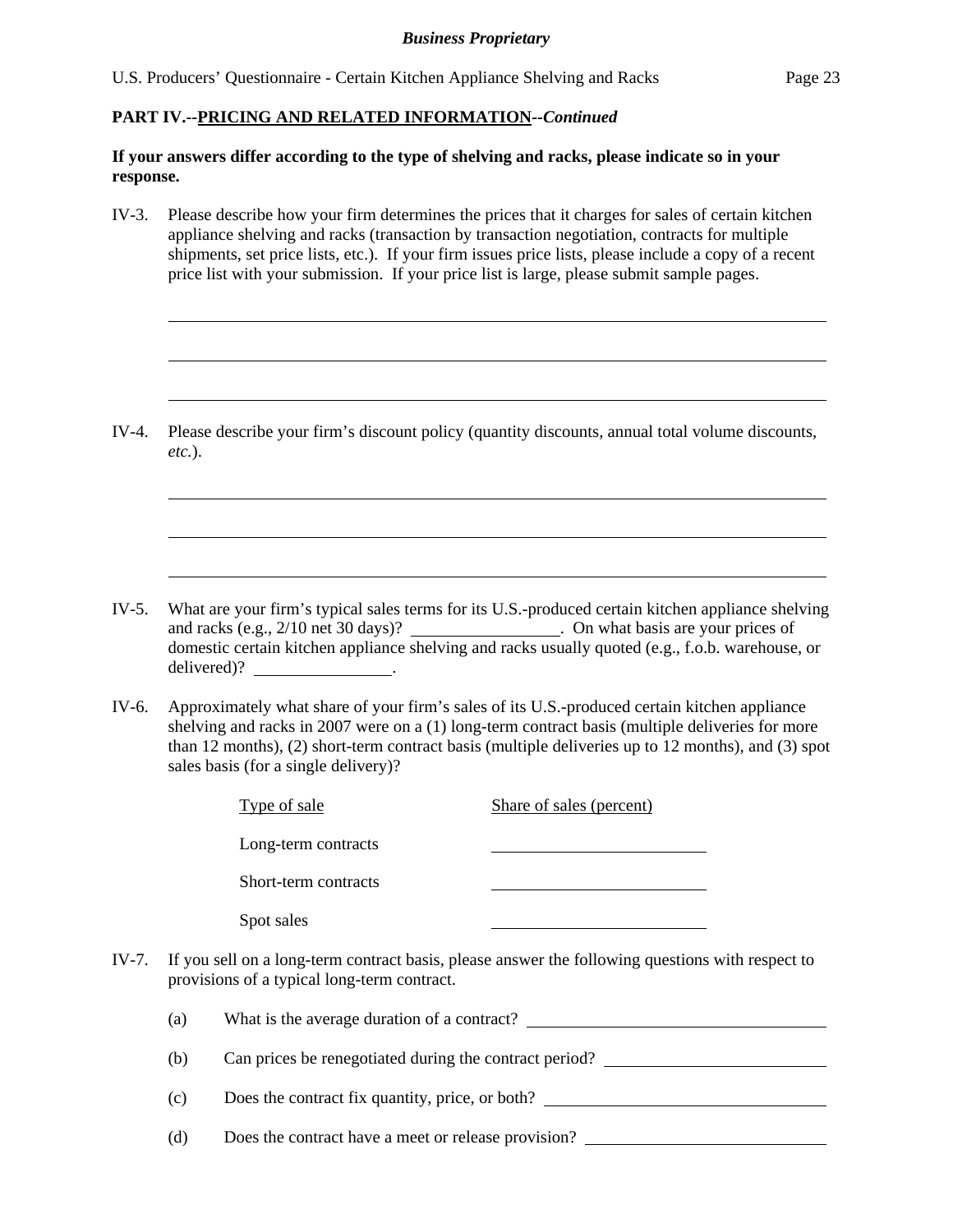## *Business Proprietary*

## **PART IV.--PRICING AND RELATED INFORMATION***--Continued*

| IV-8. If you sell on a short-term contract basis, please answer the following questions with respect to |
|---------------------------------------------------------------------------------------------------------|
| provisions of a typical short-term contract.                                                            |

|            | (a)                                                                                                                                                                            |                                                                                                                                             |                         |                                                                                                                       |  |  |  |
|------------|--------------------------------------------------------------------------------------------------------------------------------------------------------------------------------|---------------------------------------------------------------------------------------------------------------------------------------------|-------------------------|-----------------------------------------------------------------------------------------------------------------------|--|--|--|
|            | (b)                                                                                                                                                                            | Can prices be renegotiated during the contract period? _________________________                                                            |                         |                                                                                                                       |  |  |  |
|            | (c)                                                                                                                                                                            | Does the contract fix quantity, price, or both?                                                                                             |                         |                                                                                                                       |  |  |  |
|            | (d)                                                                                                                                                                            |                                                                                                                                             |                         | Does the contract have a meet or release provision?                                                                   |  |  |  |
| IV-9.      | What is the average lead time between a customer's order and the date of delivery for your firm's<br>sales of your U.S.-produced certain kitchen appliance shelving and racks? |                                                                                                                                             |                         |                                                                                                                       |  |  |  |
|            |                                                                                                                                                                                | Source                                                                                                                                      | Share of sales,<br>2007 | Lead time                                                                                                             |  |  |  |
|            |                                                                                                                                                                                | From inventory                                                                                                                              |                         |                                                                                                                       |  |  |  |
|            |                                                                                                                                                                                | Produced to order                                                                                                                           |                         | <u> The Communication of the Communication of the Communication of the Communication of the Communication of</u>      |  |  |  |
|            | <b>Total</b>                                                                                                                                                                   |                                                                                                                                             | 100 %                   | <u> 1989 - Johann Stoff, deutscher Stoff, der Stoff, der Stoff, der Stoff, der Stoff, der Stoff, der Stoff, der S</u> |  |  |  |
| IV-10. (a) |                                                                                                                                                                                | What is the approximate percentage of the total delivered cost of certain kitchen<br>percent.                                               |                         | appliance shelving and racks that is accounted for by U.S. inland transportation costs?                               |  |  |  |
|            | (b)                                                                                                                                                                            | Who generally arranges the transportation to your customers' locations? (check one)<br>$\blacksquare$ Your firm $\blacksquare$ or purchaser |                         |                                                                                                                       |  |  |  |
|            | (c)                                                                                                                                                                            |                                                                                                                                             |                         | What proportion of your sales occur within 100 miles of your storage or production                                    |  |  |  |

- facility? <u>percent</u>. Within 101 to 1,000 miles? percent. Over 1,000 miles? percent.
- IV-11. What is the geographic market area in the United States served by your firm's certain kitchen appliance shelving and racks? (check all that apply)

| Northeast | Mid-Atlantic               | Midwest | Southeast |
|-----------|----------------------------|---------|-----------|
| Southwest | Rocky Mountains West Coast |         | Northwest |
| National  | $\Box$ Other (describe:    |         |           |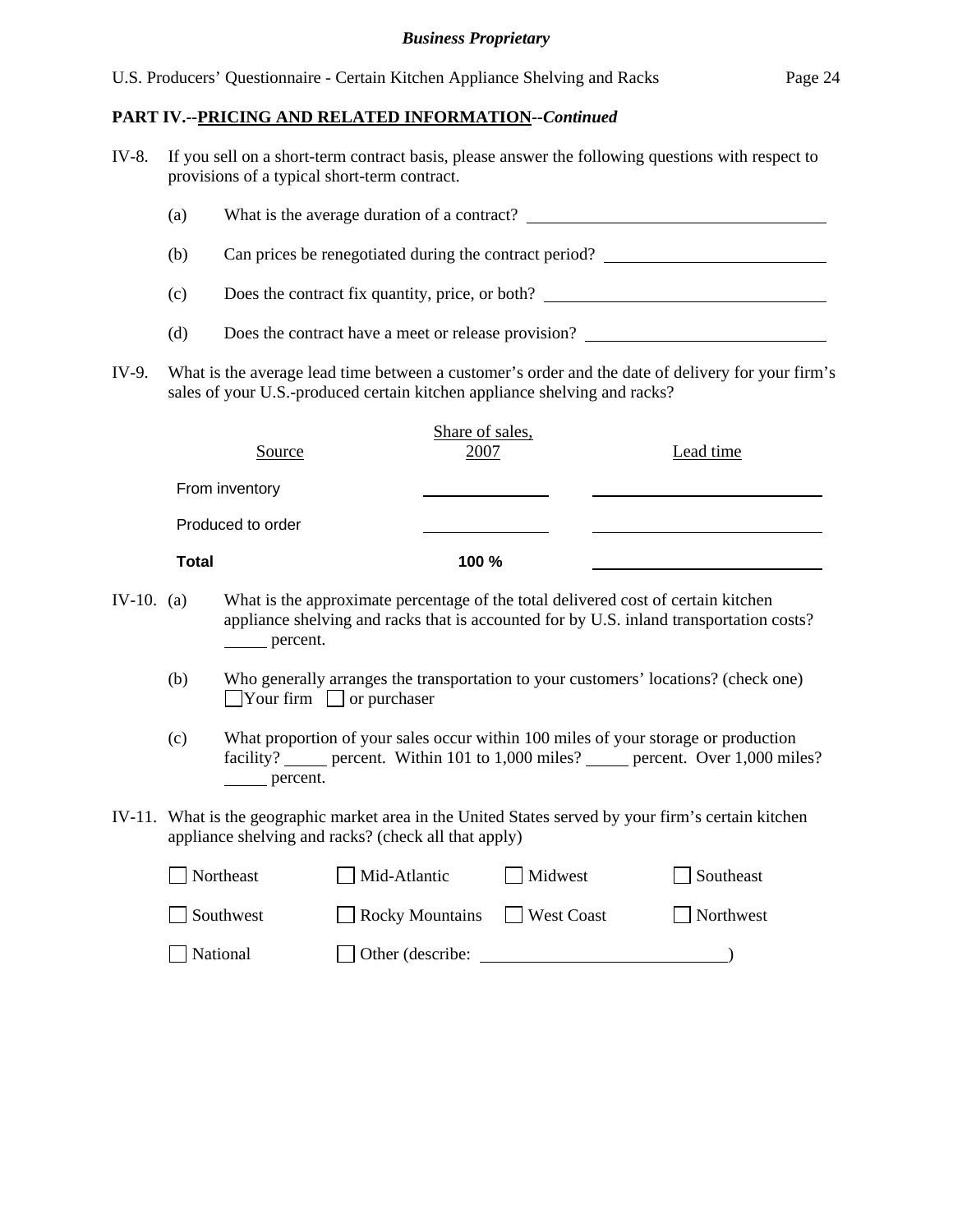|              | End use | Share of total cost (percent)                                                                                              |
|--------------|---------|----------------------------------------------------------------------------------------------------------------------------|
|              |         |                                                                                                                            |
| IV-13. $(a)$ |         | Can other products be substituted for certain kitchen appliance shelving and racks?                                        |
|              |         | N <sub>o</sub><br>□ Yes--Please list these substitute products in order of importance.                                     |
|              |         | (i)                                                                                                                        |
|              |         | (ii)<br><u> 1980 - Johann Barbara, martxa alemaniar a</u>                                                                  |
|              |         | (iii)                                                                                                                      |
|              | (b)     | For each possible substitute product, please give examples of applications and end uses<br>for which they are substitutes. |
|              |         |                                                                                                                            |
|              |         |                                                                                                                            |
|              | (c)     | Have changes in the prices of these products affected the price for certain kitchen<br>appliance shelving and racks?       |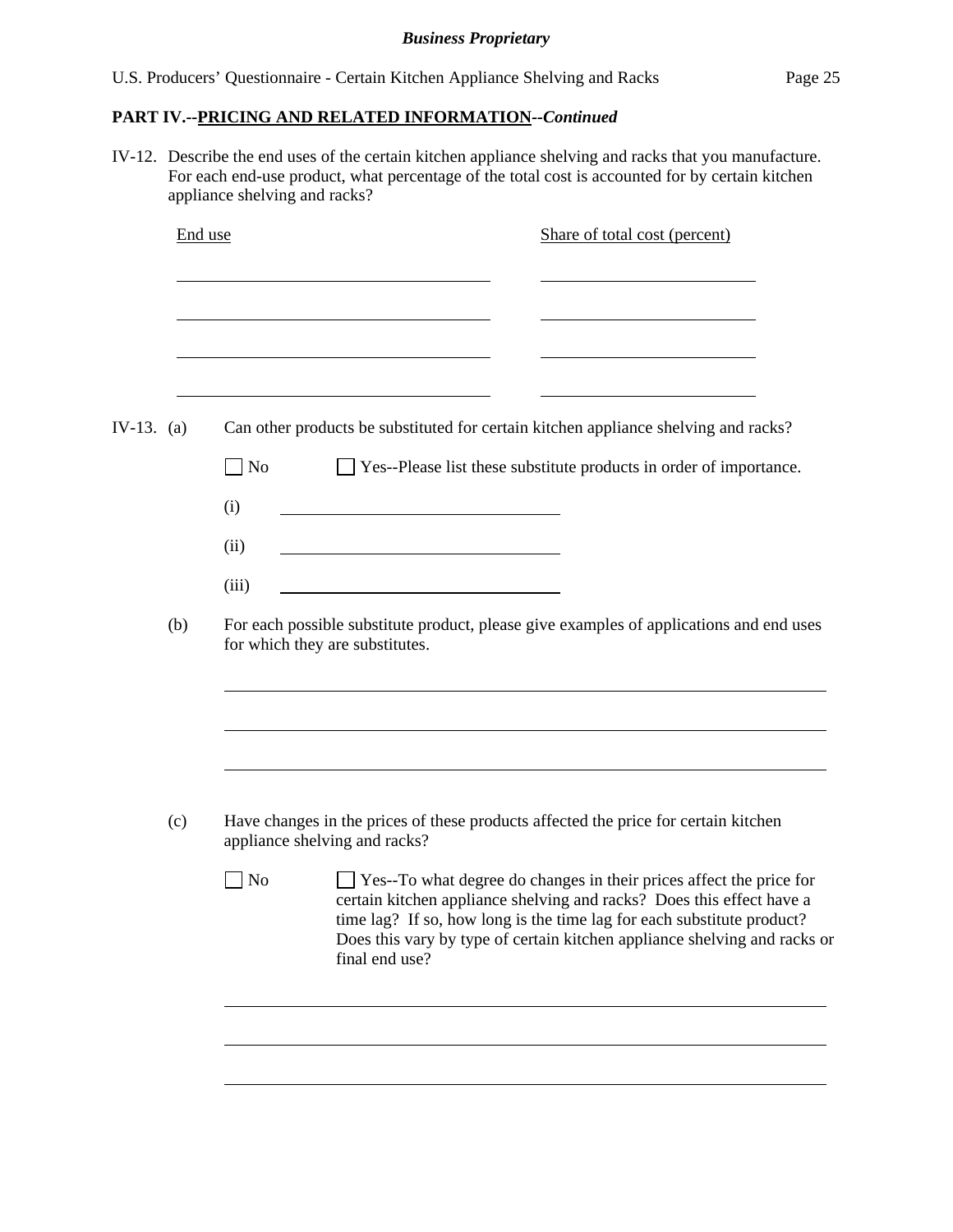## *Business Proprietary*

# **PART IV.--PRICING AND RELATED INFORMATION***--Continued*

| IV-14. How has the demand within the United States (and outside the United States if known) for certain<br>kitchen appliance shelving and racks changed since January 1, 2005? What principal factors<br>affect changes in demand? |                                                                                                     |  |  |  |  |  |
|------------------------------------------------------------------------------------------------------------------------------------------------------------------------------------------------------------------------------------|-----------------------------------------------------------------------------------------------------|--|--|--|--|--|
| Increased<br>No change                                                                                                                                                                                                             | Decreased                                                                                           |  |  |  |  |  |
|                                                                                                                                                                                                                                    |                                                                                                     |  |  |  |  |  |
| appliance shelving and racks since January 1, 2005?                                                                                                                                                                                | IV-15. Have there been any significant changes in the product range or marketing of certain kitchen |  |  |  |  |  |
| Yes-- Please describe.<br>$\overline{\phantom{1}}$ No                                                                                                                                                                              |                                                                                                     |  |  |  |  |  |
|                                                                                                                                                                                                                                    |                                                                                                     |  |  |  |  |  |
| IV-16. Does your firm sell certain kitchen appliance shelving and racks over the internet?                                                                                                                                         |                                                                                                     |  |  |  |  |  |
| $\log$<br>Yes-- Please describe, noting the estimated percentage of your firm's total<br>sales of certain kitchen appliance shelving and racks in 2007 accounted for<br>by internet sales.                                         |                                                                                                     |  |  |  |  |  |
|                                                                                                                                                                                                                                    |                                                                                                     |  |  |  |  |  |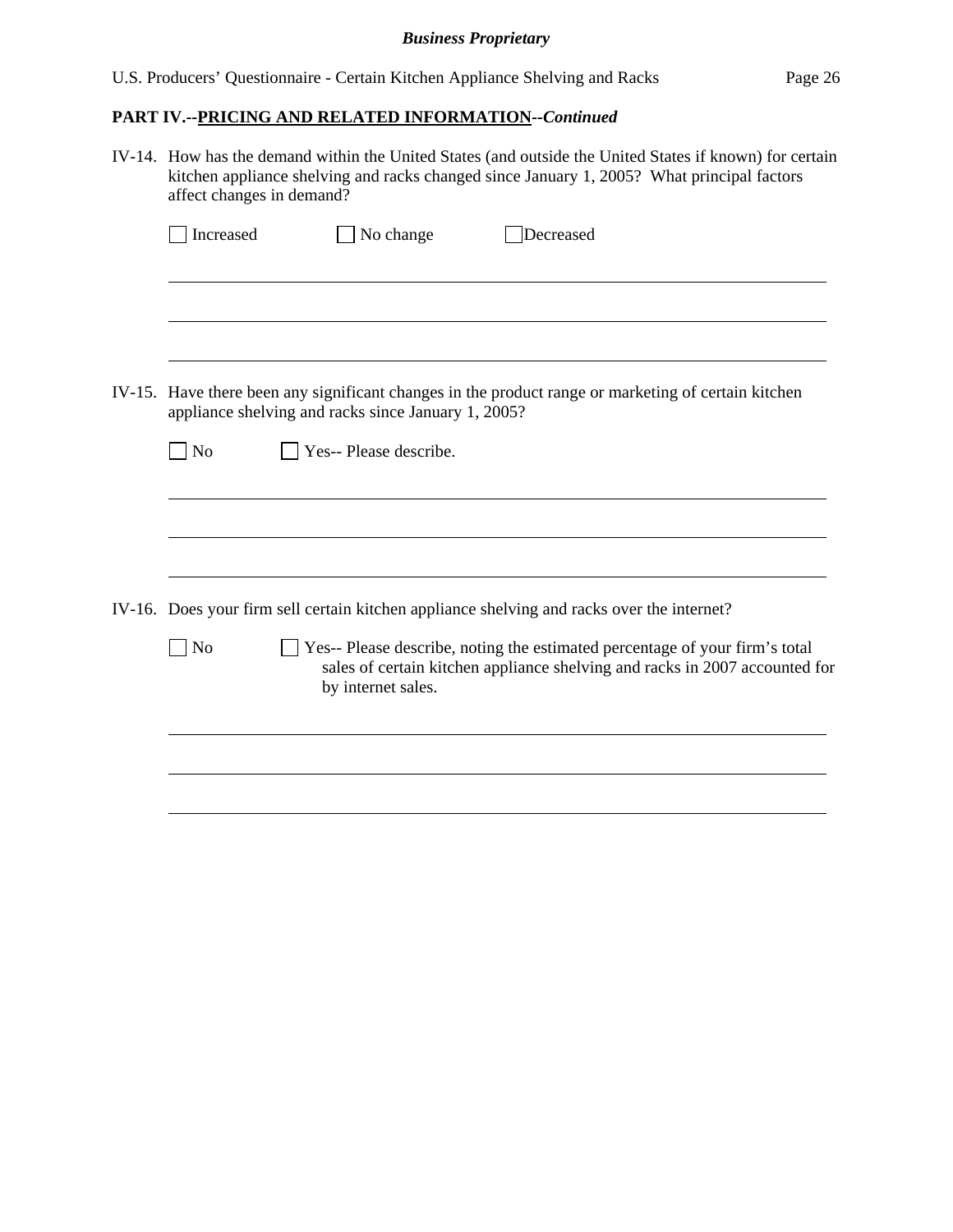IV-17. Are certain kitchen appliance shelving and racks produced in the United States and in other countries interchangeable (*i.e.*, can they physically be used in the same applications)? Please indicate below, using "A" to indicate that the products from a specified country-pair are always interchangeable, "F" to indicate that the products are frequently interchangeable, "S" to indicate that the products are sometimes interchangeable, "N" to indicate that the products are never interchangeable, and "0" to indicate no familiarity with products from a specified country-pair.<sup>1</sup>

| <b>Country-pair</b>  | <b>United States</b> | China | Other countries                                                                                                                                                                                        |
|----------------------|----------------------|-------|--------------------------------------------------------------------------------------------------------------------------------------------------------------------------------------------------------|
| <b>United States</b> |                      |       |                                                                                                                                                                                                        |
| China                |                      |       |                                                                                                                                                                                                        |
|                      |                      |       | $1$ For any country-pair producing certain kitchen appliance shelving and racks which is sometimes or<br>never interchangeable, please explain the factors that limit or preclude interchangeable use: |
|                      |                      |       |                                                                                                                                                                                                        |
|                      |                      |       |                                                                                                                                                                                                        |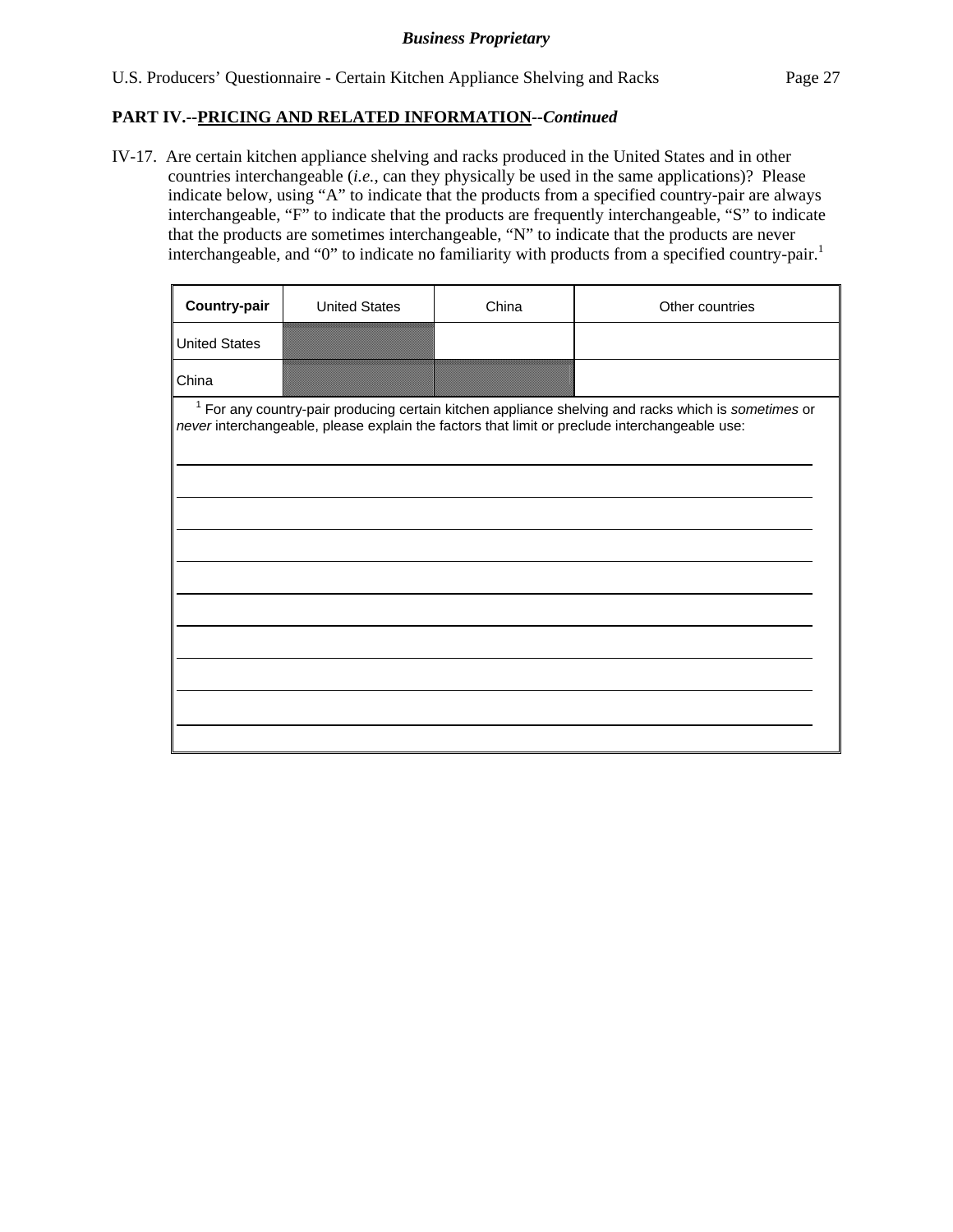IV-18. Are differences other than price (*i.e.*, quality, availability, transportation network, product range, technical support, *etc.*) between certain kitchen appliance shelving and racks produced in the United States and in other countries a significant factor in your firm's sales of the products? Please indicate below, using "A" to indicate that such differences are always significant, "F" to indicate that such differences are frequently significant, "S" to indicate that such differences are sometimes significant, "N" to indicate that such differences are never significant, and "0" to indicate no familiarity with products from a specified country-pair.<sup>1</sup>

| Country-pair         | <b>United States</b>                                                                                                                                                                                                                                                                         | China | Other countries |
|----------------------|----------------------------------------------------------------------------------------------------------------------------------------------------------------------------------------------------------------------------------------------------------------------------------------------|-------|-----------------|
| <b>United States</b> |                                                                                                                                                                                                                                                                                              |       |                 |
| China                |                                                                                                                                                                                                                                                                                              |       |                 |
|                      | $1$ For any country-pair for which factors other than price always or frequently are a significant factor in<br>your firm's sales of between certain kitchen appliance shelving and racks, identify the country-pair and<br>report the advantages or disadvantages imparted by such factors: |       |                 |
|                      |                                                                                                                                                                                                                                                                                              |       |                 |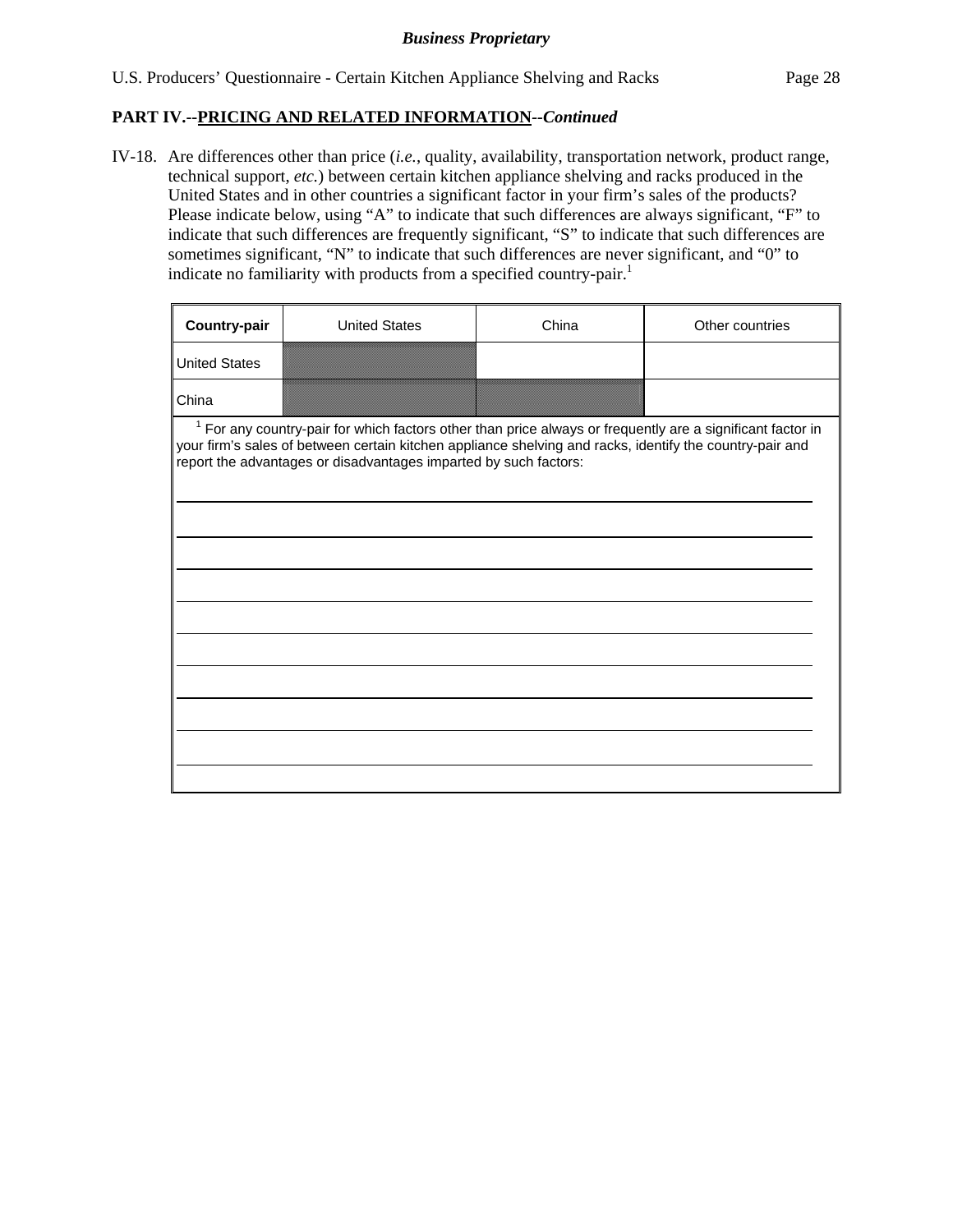IV-19. Please identify below the names and addresses of your firm's 10 largest customers for certain kitchen appliance shelving and racks during 2005-2007. Please also provide the name and telephone number of a contact person and the share of the quantity of your firm's total shipments of certain kitchen appliance shelving and racks that each of these customers accounted for in 2007.

| No.                     | <b>Customer's name</b> | Street address (not P.O.<br>box), city, state, and zip<br>code | <b>Contact person</b> | Area<br>code and<br>telephone<br>number | Share of<br>2007<br>sales<br>$(\%)$ |
|-------------------------|------------------------|----------------------------------------------------------------|-----------------------|-----------------------------------------|-------------------------------------|
| $\mathbf{1}$            |                        |                                                                |                       |                                         |                                     |
| $\mathbf{2}$            |                        |                                                                |                       |                                         |                                     |
| $\mathbf{3}$            |                        |                                                                |                       |                                         |                                     |
| $\overline{\mathbf{4}}$ |                        |                                                                |                       |                                         |                                     |
| ${\bf 5}$               |                        |                                                                |                       |                                         |                                     |
| $\bf 6$                 |                        |                                                                |                       |                                         |                                     |
| $\overline{7}$          |                        |                                                                |                       |                                         |                                     |
| $\bf8$                  |                        |                                                                |                       |                                         |                                     |
| $\boldsymbol{9}$        |                        |                                                                |                       |                                         |                                     |
| 10                      |                        |                                                                |                       |                                         |                                     |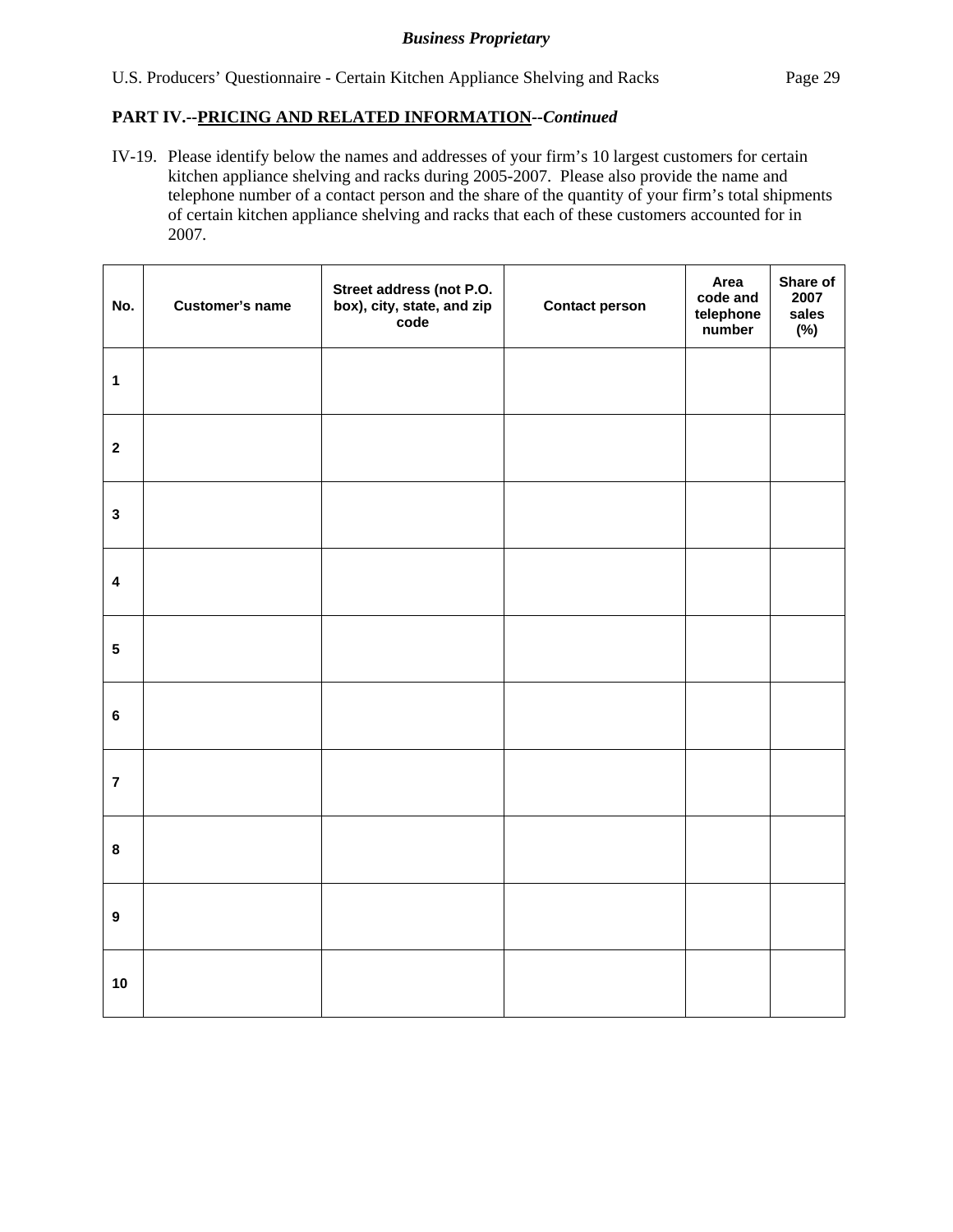## IV-20. **COMPETITION FROM IMPORTS--LOST REVENUES**.—

**THIS SECTION IS TO BE COMPLETED ONLY BY NON-PETITIONERS.** (Note: petitioners may provide allegations involving quotes made AFTER the filing of the petition.) Since January 1, 2005: To avoid losing sales to competitors selling certain kitchen appliance shelving and racks from China, did your firm:

| Reduce prices                       | $\Box$ No    | $\Box$ Yes |
|-------------------------------------|--------------|------------|
| Roll back announced price increases | $\vert$   No | $\Box$ Yes |

If yes, please furnish as much of the following information as possible for each affected transaction. Document such allegations of lost revenues whenever possible (documentation could include copies of invoices, sales reports, or letters from customers). Please note that the Commission may contact the firms named to verify the allegations reported.

Customer name, contact person, phone and fax numbers Specific product(s) involved Date of your initial price quotation Quantity involved Your initial *rejected* price quotation (total delivered value) Your *accepted* price quotation (total delivered value) The country of origin of the competing imported product The competing price quotation of the imported product (total delivered value)

| Customer name,<br>contact person,<br>phone and fax<br>numbers | <b>Product</b> | Date of<br>quote | Quantity<br>(units) | <b>Initial</b><br>rejected U.S.<br>price (total<br>value--<br>dollars) | <b>Appected</b><br>U.S. price<br>(total value--<br>dollars) | <b>Country of</b><br>origin | <b>Competing</b><br>import price<br>(total<br>value-<br>dollars) |
|---------------------------------------------------------------|----------------|------------------|---------------------|------------------------------------------------------------------------|-------------------------------------------------------------|-----------------------------|------------------------------------------------------------------|
|                                                               |                |                  |                     |                                                                        |                                                             |                             |                                                                  |
|                                                               |                |                  |                     |                                                                        |                                                             |                             |                                                                  |
|                                                               |                |                  |                     |                                                                        |                                                             |                             |                                                                  |
|                                                               |                |                  |                     |                                                                        |                                                             |                             |                                                                  |